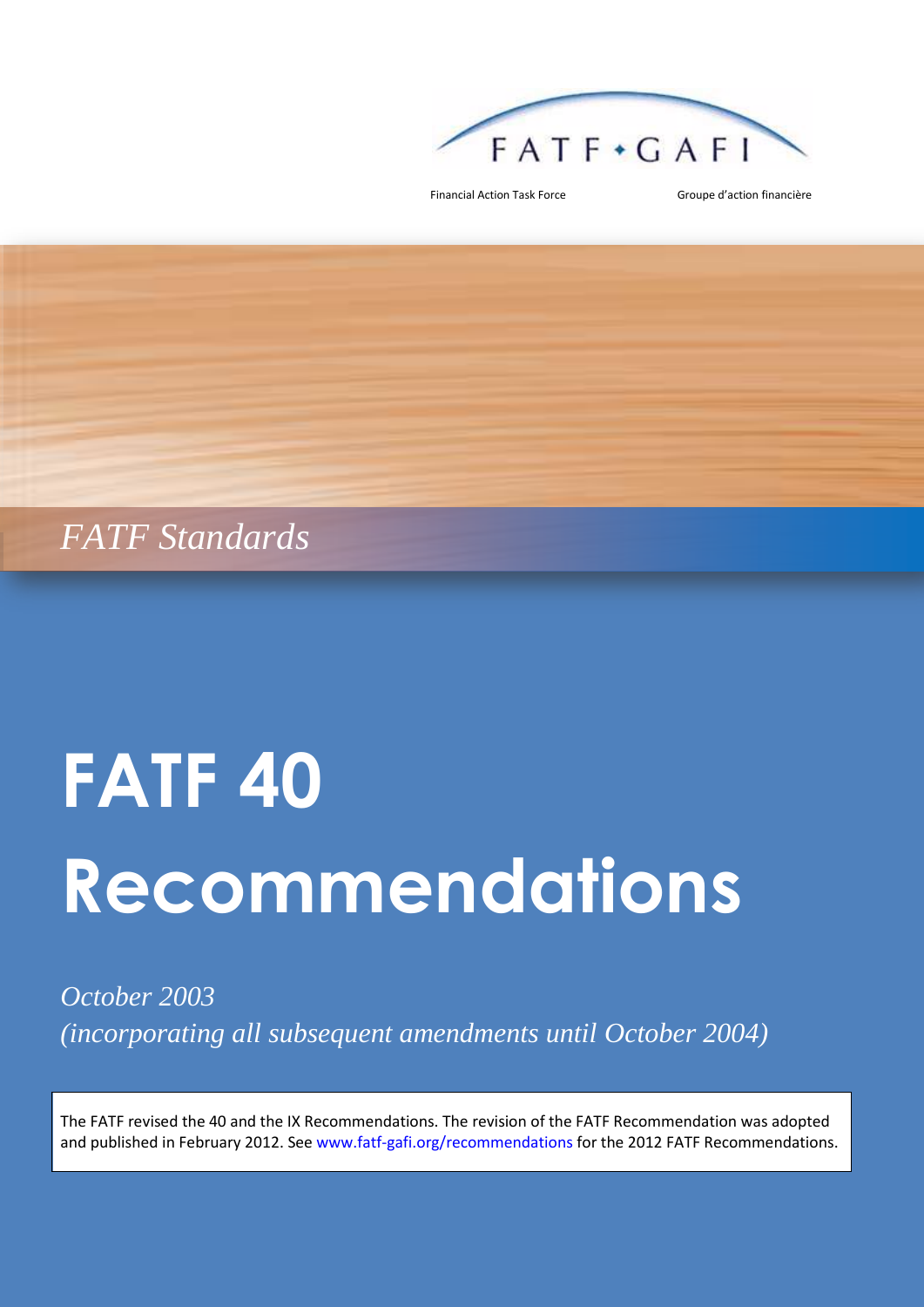# **INTRODUCTION**

Money laundering methods and techniques change in response to developing counter-measures. In recent years, the Financial Action Task Force  $(FATF)^{-1}$  has noted increasingly sophisticated combinations of techniques, such as the increased use of legal persons to disguise the true ownership and control of illegal proceeds, and an increased use of professionals to provide advice and assistance in laundering criminal funds. These factors, combined with the experience gained through the FATF's Non-Cooperative Countries and Territories process, and a number of national and international initiatives, led the FATF to review and revise the Forty Recommendations into a new comprehensive framework for combating money laundering and terrorist financing. The FATF now calls upon all countries to take the necessary steps to bring their national systems for combating money laundering and terrorist financing into compliance with the new FATF Recommendations, and to effectively implement these measures.

The review process for revising the Forty Recommendations was an extensive one, open to FATF members, non-members, observers, financial and other affected sectors and interested parties. This consultation process provided a wide range of input, all of which was considered in the review process.

The revised Forty Recommendations now apply not only to money laundering but also to terrorist financing, and when combined with the Eight Special Recommendations on Terrorist Financing provide an enhanced, comprehensive and consistent framework of measures for combating money laundering and terrorist financing. The FATF recognises that countries have diverse legal and financial systems and so all cannot take identical measures to achieve the common objective, especially over matters of detail. The Recommendations therefore set minimum standards for action for countries to implement the detail according to their particular circumstances and constitutional frameworks. The Recommendations cover all the measures that national systems should have in place within their criminal justice and regulatory systems; the preventive measures to be taken by financial institutions and certain other businesses and professions; and international co-operation.

The original FATF Forty Recommendations were drawn up in 1990 as an initiative to combat the misuse of financial systems by persons laundering drug money. In 1996 the Recommendations were revised for the first time to reflect evolving money laundering typologies. The 1996 Forty Recommendations have been endorsed by more than 130 countries and are the international antimoney laundering standard.

In October 2001 the FATF expanded its mandate to deal with the issue of the financing of terrorism, and took the important step of creating the Eight Special Recommendations on Terrorist Financing. These Recommendations contain a set of measures aimed at combating the funding of terrorist acts and terrorist organisations, and are complementary to the Forty Recommendations<sup>2</sup>.

A key element in the fight against money laundering and the financing of terrorism is the need for countries systems to be monitored and evaluated, with respect to these international standards. The mutual evaluations conducted by the FATF and FATF-style regional bodies, as well as the assessments conducted by the IMF and World Bank, are a vital mechanism for ensuring that the FATF Recommendations are effectively implemented by all countries.

**.** 

<sup>&</sup>lt;sup>1</sup> The FATF is an inter-governmental body which sets standards, and develops and promotes policies to combat money laundering and terrorist financing. It currently has 36 members: 34 countries and governments and two international organisations; and more than 20 observers: five FATF-style regional bodies and more than 15 other international organisations or bodies. A list of all members and observers can be found on the FATF website at www.fatf-gafi.org.

 $2$  The FATF Forty and Eight Special Recommendations have been recognised by the International Monetary Fund and the World Bank as the international standards for combating money laundering and the financing of terrorism.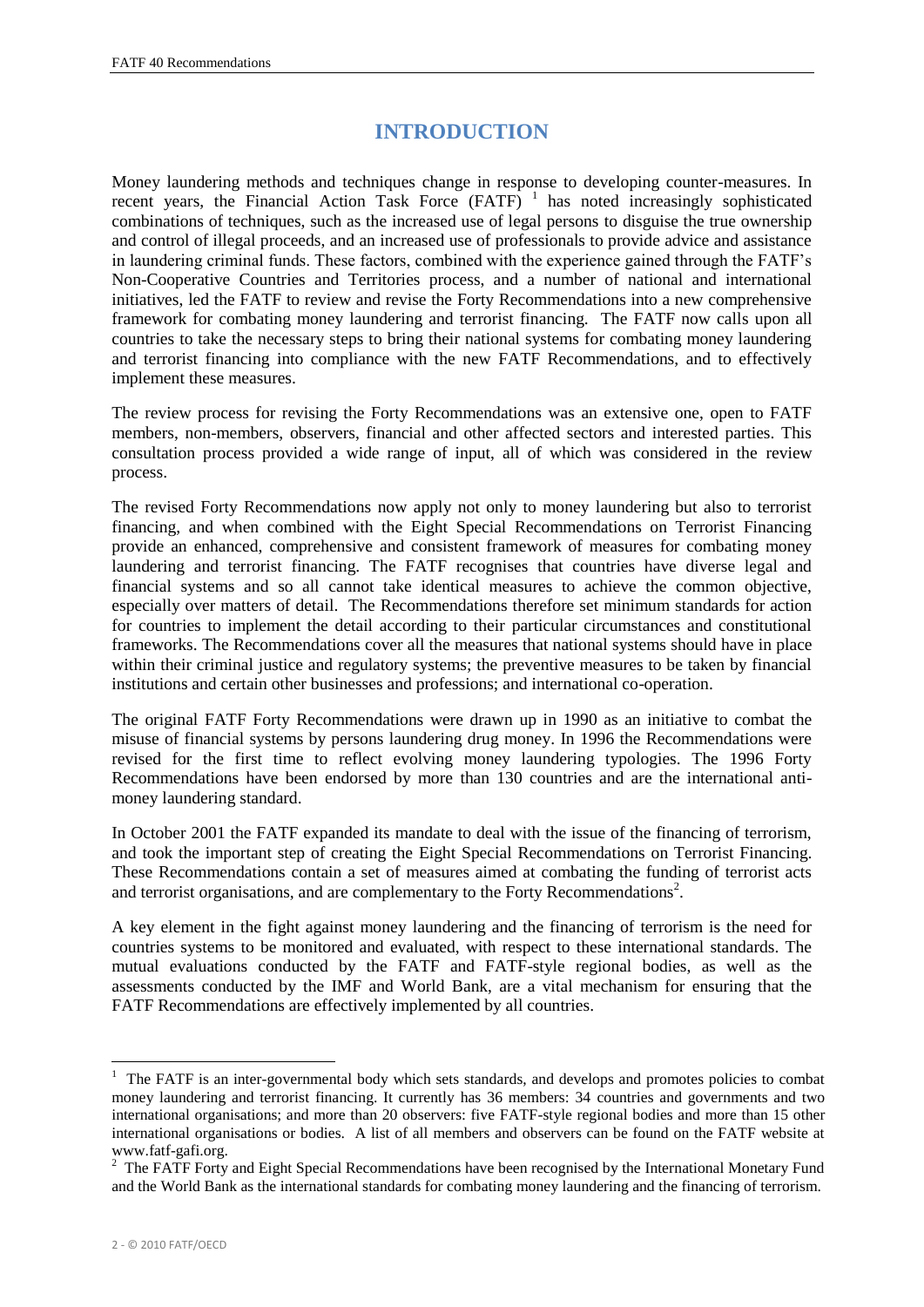# THE FORTY RECOMMENDATIONS

# **A. LEGAL SYSTEMS**

## *Scope of the criminal offence of money laundering*

**1.** Countries should criminalise money laundering on the basis of the United Nations Convention against Illicit Traffic in Narcotic Drugs and Psychotropic Substances, 1988 (the Vienna Convention) and the United Nations Convention against Transnational Organized Crime, 2000 (the Palermo Convention).

Countries should apply the crime of money laundering to all serious offences, with a view to including the widest range of predicate offences. Predicate offences may be described by reference to all offences, or to a threshold linked either to a category of serious offences or to the penalty of imprisonment applicable to the predicate offence (threshold approach), or to a list of predicate offences, or a combination of these approaches.

Where countries apply a threshold approach, predicate offences should at a minimum comprise all offences that fall within the category of serious offences under their national law or should include offences which are punishable by a maximum penalty of more than one year's imprisonment or for those countries that have a minimum threshold for offences in their legal system, predicate offences should comprise all offences, which are punished by a minimum penalty of more than six months imprisonment.

Whichever approach is adopted, each country should at a minimum include a range of offences within each of the designated categories of offences<sup>3</sup>.

Predicate offences for money laundering should extend to conduct that occurred in another country, which constitutes an offence in that country, and which would have constituted a predicate offence had it occurred domestically. Countries may provide that the only prerequisite is that the conduct would have constituted a predicate offence had it occurred domestically.

Countries may provide that the offence of money laundering does not apply to persons who committed the predicate offence, where this is required by fundamental principles of their domestic law.

# **2.** Countries should ensure that:

a) The intent and knowledge required to prove the offence of money laundering is consistent with the standards set forth in the Vienna and Palermo Conventions, including the concept that such mental state may be inferred from objective factual circumstances.

<sup>&</sup>lt;sup>3</sup> See the definition of "designated categories of offences" in the Glossary.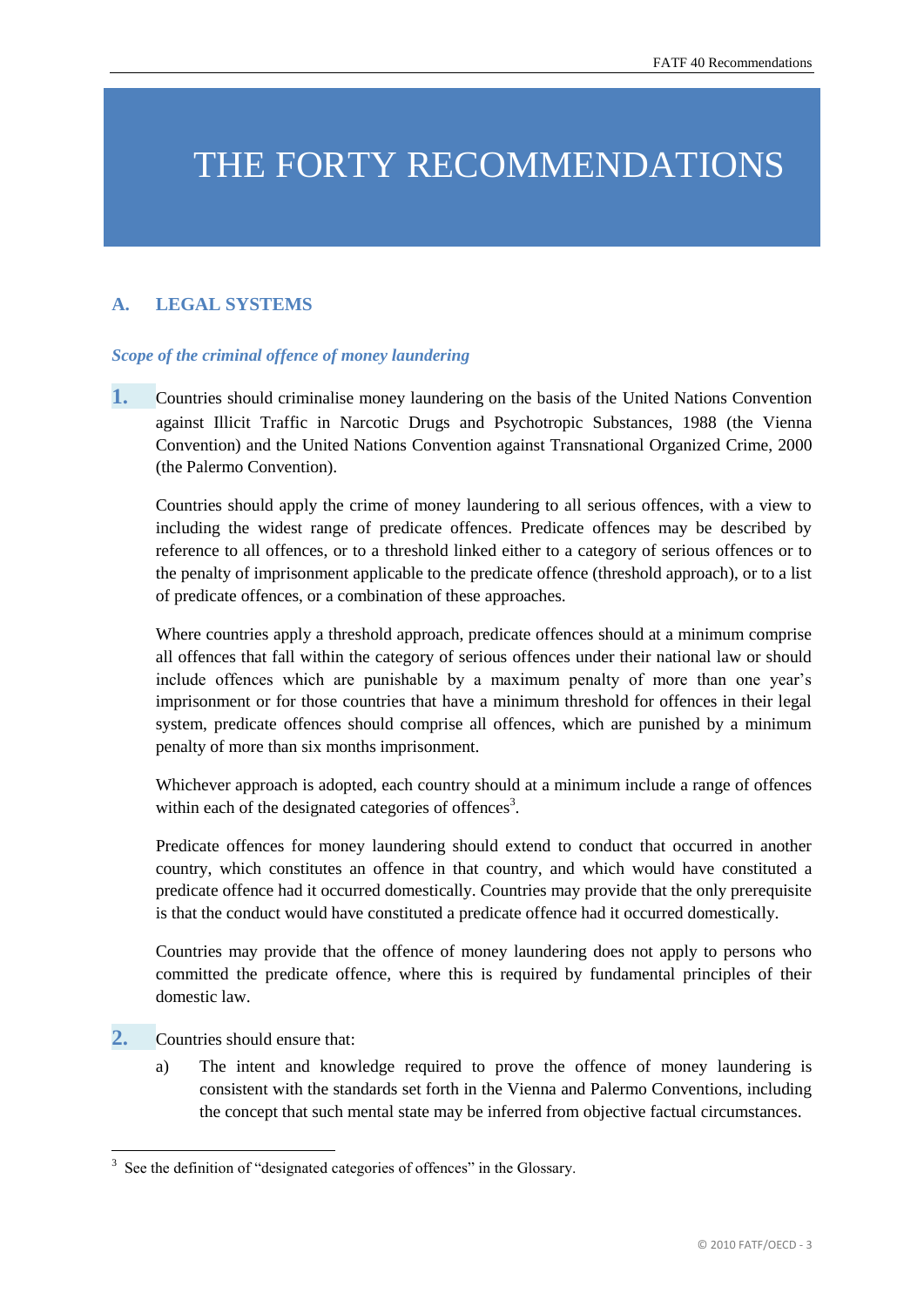b) Criminal liability, and, where that is not possible, civil or administrative liability, should apply to legal persons. This should not preclude parallel criminal, civil or administrative proceedings with respect to legal persons in countries in which such forms of liability are available. Legal persons should be subject to effective, proportionate and dissuasive sanctions. Such measures should be without prejudice to the criminal liability of individuals*.*

# *Provisonal measures and confiscation*

**3.** Countries should adopt measures similar to those set forth in the Vienna and Palermo Conventions, including legislative measures, to enable their competent authorities to confiscate property laundered, proceeds from money laundering or predicate offences, instrumentalities used in or intended for use in the commission of these offences, or property of corresponding value, without prejudicing the rights of bona fide third parties.

Such measures should include the authority to: (a) identify, trace and evaluate property which is subject to confiscation; (b) carry out provisional measures, such as freezing and seizing, to prevent any dealing, transfer or disposal of such property; (c) take steps that will prevent or void actions that prejudice the State's ability to recover property that is subject to confiscation; and (d) take any appropriate investigative measures.

Countries may consider adopting measures that allow such proceeds or instrumentalities to be confiscated without requiring a criminal conviction, or which require an offender to demonstrate the lawful origin of the property alleged to be liable to confiscation, to the extent that such a requirement is consistent with the principles of their domestic law.

# **B. MEASURES TO BE TAKEN BY FINANCIAL INSTITUTIONS AND NON-FINANCIAL BUSINESSES AND PROFESSIONS TO PREVENT MONEY LAUNDERING AND TERRORIST FINANCING**

**4.** Countries should ensure that financial institution secrecy laws do not inhibit implementation of the FATF Recommendations*.* 

# *Customer due diligence and record-keeping*

**5.\*** Financial institutions should not keep anonymous accounts or accounts in obviously fictitious names.

Financial institutions should undertake customer due diligence measures, including identifying and verifying the identity of their customers, when:

- establishing business relations;
- carrying out occasional transactions: (i) above the applicable designated threshold; or (ii) that are wire transfers in the circumstances covered by the Interpretative Note to Special Recommendation VII;
- there is a suspicion of money laundering or terrorist financing; or
- the financial institution has doubts about the veracity or adequacy of previously obtained customer identification data.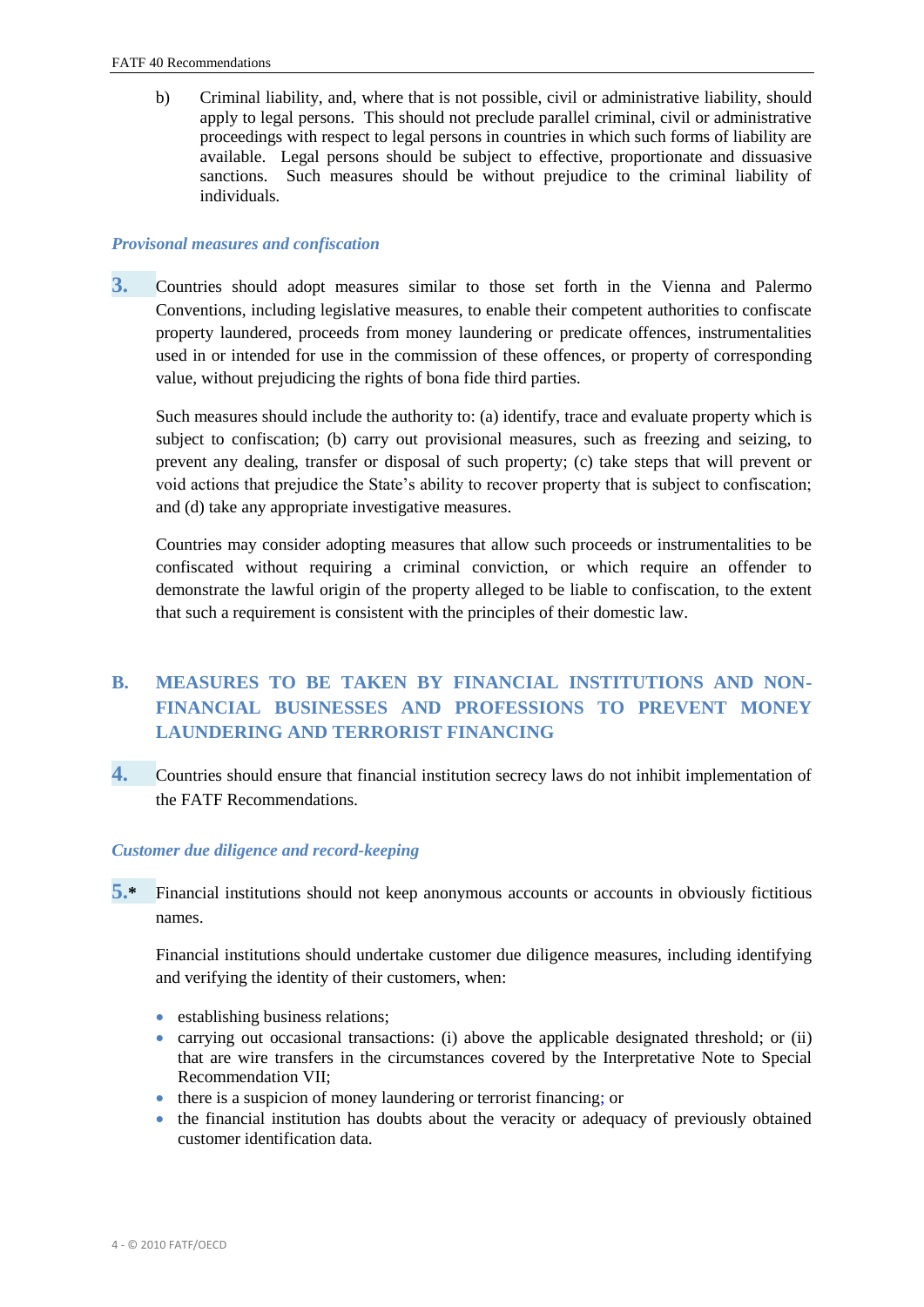The customer due diligence (CDD) measures to be taken are as follows:

- a) Identifying the customer and verifying that customer's identity using reliable, independent source documents, data or information $^4$ .
- b) Identifying the beneficial owner, and taking reasonable measures to verify the identity of the beneficial owner such that the financial institution is satisfied that it knows who the beneficial owner is. For legal persons and arrangements this should include financial institutions taking reasonable measures to understand the ownership and control structure of the customer.
- c) Obtaining information on the purpose and intended nature of the business relationship.
- d) Conducting ongoing due diligence on the business relationship and scrutiny of transactions undertaken throughout the course of that relationship to ensure that the transactions being conducted are consistent with the institution's knowledge of the customer, their business and risk profile, including, where necessary, the source of funds.

Financial institutions should apply each of the CDD measures under (a) to (d) above, but may determine the extent of such measures on a risk sensitive basis depending on the type of customer, business relationship or transaction. The measures that are taken should be consistent with any guidelines issued by competent authorities. For higher risk categories, financial institutions should perform enhanced due diligence. In certain circumstances, where there are low risks, countries may decide that financial institutions can apply reduced or simplified measures.

Financial institutions should verify the identity of the customer and beneficial owner before or during the course of establishing a business relationship or conducting transactions for occasional customers. Countries may permit financial institutions to complete the verification as soon as reasonably practicable following the establishment of the relationship, where the money laundering risks are effectively managed and where this is essential not to interrupt the normal conduct of business.

Where the financial institution is unable to comply with paragraphs (a) to (c) above, it should not open the account, commence business relations or perform the transaction; or should terminate the business relationship; and should consider making a suspicious transactions report in relation to the customer.

These requirements should apply to all new customers, though financial institutions should also apply this Recommendation to existing customers on the basis of materiality and risk, and should conduct due diligence on such existing relationships at appropriate times.

- **6.\*** Financial institutions should, in relation to politically exposed persons, in addition to performing normal due diligence measures:
	- a) Have appropriate risk management systems to determine whether the customer is a politically exposed person.

 $\overline{a}$ 

<sup>&</sup>lt;sup>4</sup> Reliable, independent source documents, data or information will hereafter be referred to as "identification data".

<sup>\*</sup> Recommendations marked with an asterisk should be read in conjunction with their Interpretative Note.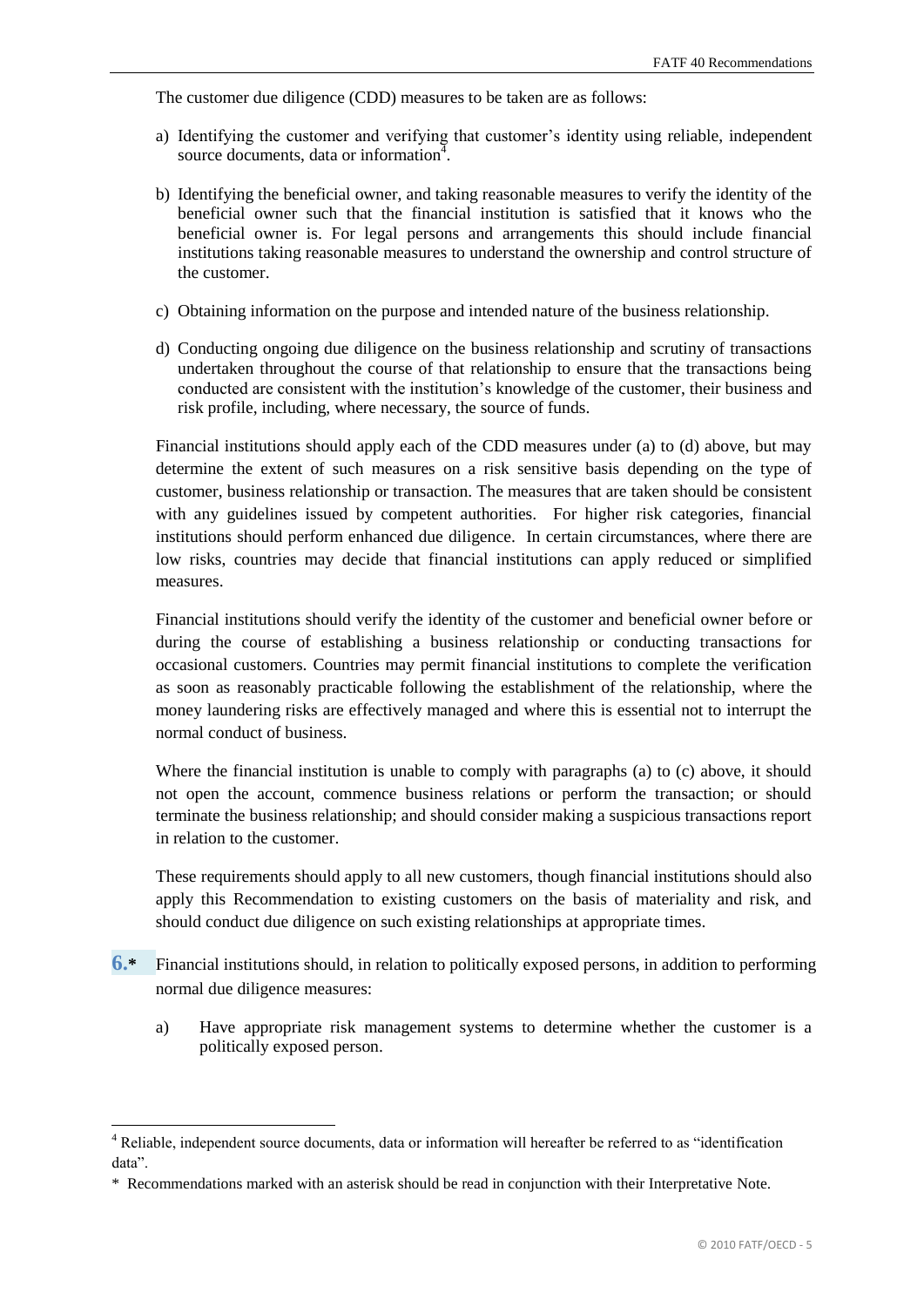- b) Obtain senior management approval for establishing business relationships with such customers.
- c) Take reasonable measures to establish the source of wealth and source of funds.
- d) Conduct enhanced ongoing monitoring of the business relationship.
- **7.** Financial institutions should, in relation to cross-border correspondent banking and other similar relationships, in addition to performing normal due diligence measures:
	- a) Gather sufficient information about a respondent institution to understand fully the nature of the respondent's business and to determine from publicly available information the reputation of the institution and the quality of supervision, including whether it has been subject to a money laundering or terrorist financing investigation or regulatory action.
	- b) Assess the respondent institution's anti-money laundering and terrorist financing controls.
	- c) Obtain approval from senior management before establishing new correspondent relationships.
	- d) Document the respective responsibilities of each institution.
	- e) With respect to "payable-through accounts", be satisfied that the respondent bank has verified the identity of and performed on-going due diligence on the customers having direct access to accounts of the correspondent and that it is able to provide relevant customer identification data upon request to the correspondent bank.
- **8.** Financial institutions should pay special attention to any money laundering threats that may arise from new or developing technologies that might favour anonymity, and take measures, if needed, to prevent their use in money laundering schemes. In particular, financial institutions should have policies and procedures in place to address any specific risks associated with nonface to face business relationships or transactions.
- 9.\* Countries may permit financial institutions to rely on intermediaries or other third parties to perform elements (a) – (c) of the CDD process or to introduce business, provided that the criteria set out below are met. Where such reliance is permitted, the ultimate responsibility for customer identification and verification remains with the financial institution relying on the third party.

The criteria that should be met are as follows:

- a) A financial institution relying upon a third party should immediately obtain the necessary information concerning elements (a) – (c) of the CDD process. Financial institutions should take adequate steps to satisfy themselves that copies of identification data and other relevant documentation relating to the CDD requirements will be made available from the third party upon request without delay.
- b) The financial institution should satisfy itself that the third party is regulated and supervised for, and has measures in place to comply with CDD requirements in line with Recommendations 5 and 10.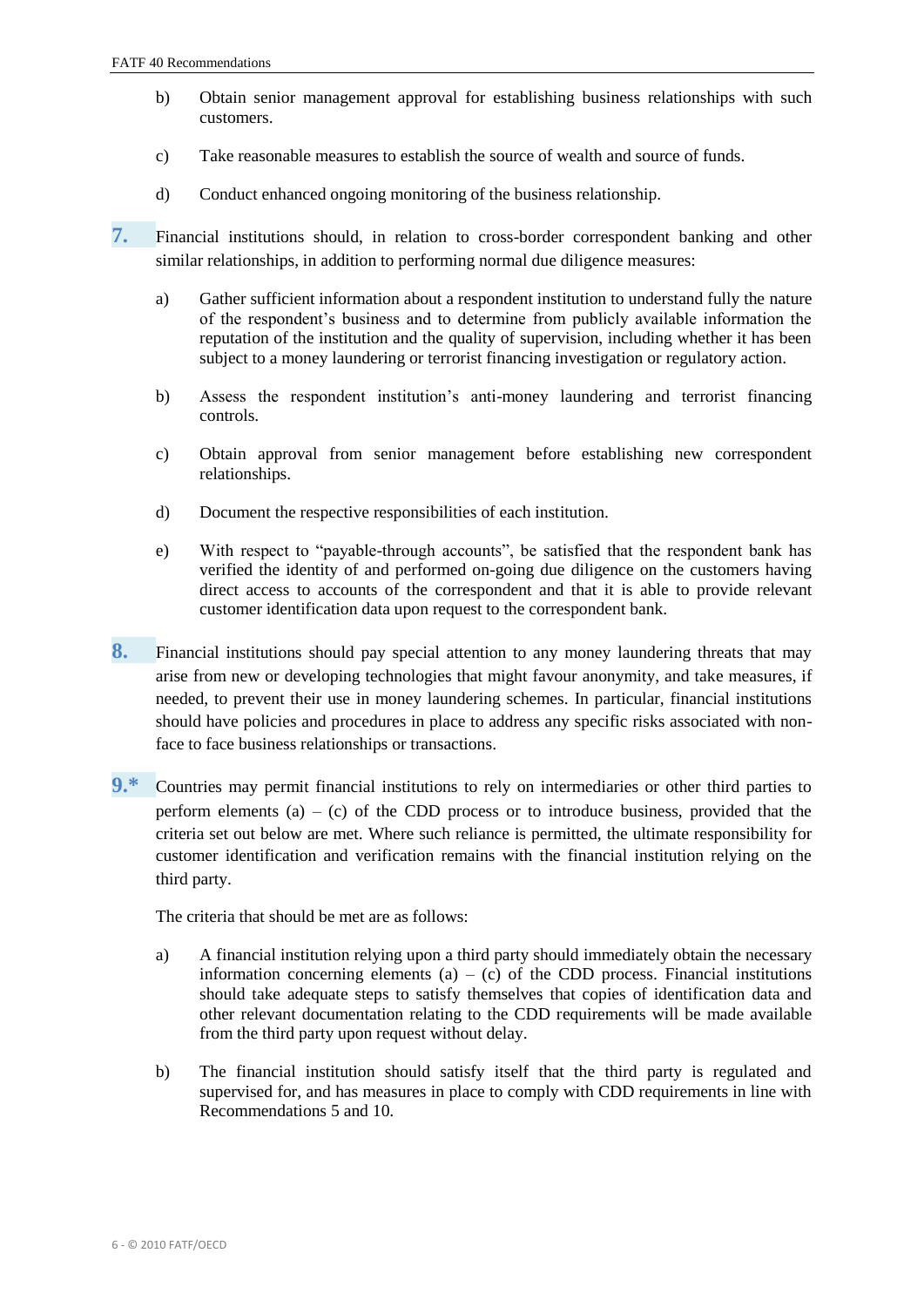It is left to each country to determine in which countries the third party that meets the conditions can be based, having regard to information available on countries that do not or do not adequately apply the FATF Recommendations.

10.\* Financial institutions should maintain, for at least five years, all necessary records on transactions, both domestic or international, to enable them to comply swiftly with information requests from the competent authorities. Such records must be sufficient to permit reconstruction of individual transactions (including the amounts and types of currency involved if any) so as to provide, if necessary, evidence for prosecution of criminal activity.

Financial institutions should keep records on the identification data obtained through the customer due diligence process (e.g. copies or records of official identification documents like passports, identity cards, driving licenses or similar documents), account files and business correspondence for at least five years after the business relationship is ended.

The identification data and transaction records should be available to domestic competent authorities upon appropriate authority.

- **11.\*** Financial institutions should pay special attention to all complex, unusual large transactions, and all unusual patterns of transactions, which have no apparent economic or visible lawful purpose. The background and purpose of such transactions should, as far as possible, be examined, the findings established in writing, and be available to help competent authorities and auditors.
- 12<sup>\*</sup> The customer due diligence and record-keeping requirements set out in Recommendations 5, 6, and 8 to 11 apply to designated non-financial businesses and professions in the following situations:
	- a) Casinos when customers engage in financial transactions equal to or above the applicable designated threshold.
	- b) Real estate agents when they are involved in transactions for their client concerning the buying and selling of real estate.
	- c) Dealers in precious metals and dealers in precious stones when they engage in any cash transaction with a customer equal to or above the applicable designated threshold.
	- d) Lawyers, notaries, other independent legal professionals and accountants when they prepare for or carry out transactions for their client concerning the following activities:
		- buying and selling of real estate;
		- managing of client money, securities or other assets;
		- management of bank, savings or securities accounts;
		- organisation of contributions for the creation, operation or management of companies;
		- creation, operation or management of legal persons or arrangements, and buying and selling of business entities.
		- e) Trust and company service providers when they prepare for or carry out transactions for a client concerning the activities listed in the definition in the Glossary.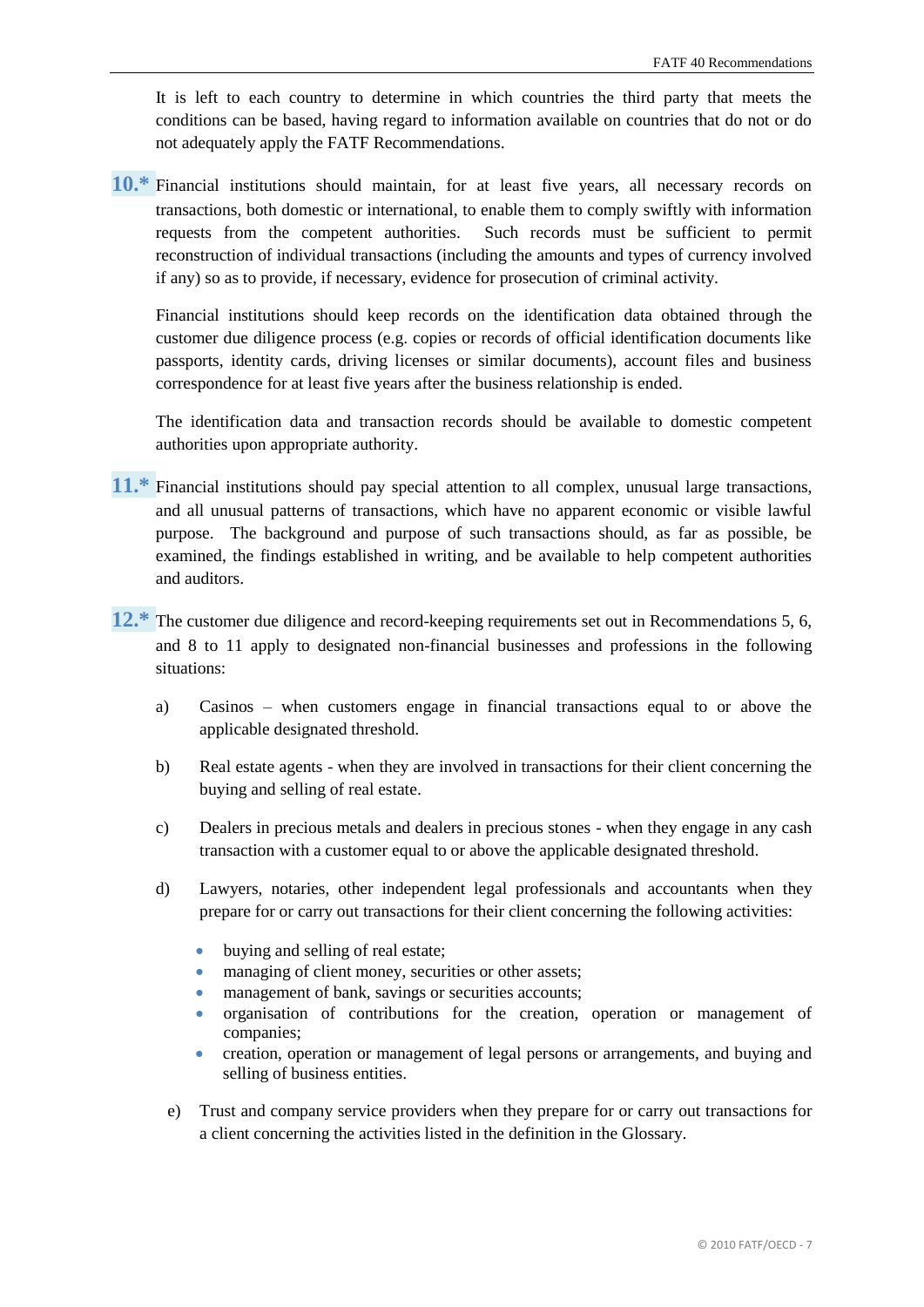# *Reporting of suspicious transactions and compliance*

**13.\*** If a financial institution suspects or has reasonable grounds to suspect that funds are the proceeds of a criminal activity, or are related to terrorist financing, it should be required, directly by law or regulation, to report promptly its suspicions to the financial intelligence unit (FIU).

**14.\*** Financial institutions, their directors, officers and employees should be:

- a) Protected by legal provisions from criminal and civil liability for breach of any restriction on disclosure of information imposed by contract or by any legislative, regulatory or administrative provision, if they report their suspicions in good faith to the FIU, even if they did not know precisely what the underlying criminal activity was, and regardless of whether illegal activity actually occurred.
- b) Prohibited by law from disclosing the fact that a suspicious transaction report (STR) or related information is being reported to the FIU.
- **15.\*** Financial institutions should develop programmes against money laundering and terrorist financing. These programmes should include:
	- a) The development of internal policies, procedures and controls, including appropriate compliance management arrangements, and adequate screening procedures to ensure high standards when hiring employees.
	- b) An ongoing employee training programme.
	- c) An audit function to test the system.
- 16.\* The requirements set out in Recommendations 13 to 15, and 21 apply to all designated nonfinancial businesses and professions, subject to the following qualifications:
	- a) Lawyers, notaries, other independent legal professionals and accountants should be required to report suspicious transactions when, on behalf of or for a client, they engage in a financial transaction in relation to the activities described in Recommendation 12(d). Countries are strongly encouraged to extend the reporting requirement to the rest of the professional activities of accountants, including auditing.
	- b) Dealers in precious metals and dealers in precious stones should be required to report suspicious transactions when they engage in any cash transaction with a customer equal to or above the applicable designated threshold.
	- c) Trust and company service providers should be required to report suspicious transactions for a client when, on behalf of or for a client, they engage in a transaction in relation to the activities referred to Recommendation 12(e).

Lawyers, notaries, other independent legal professionals, and accountants acting as independent legal professionals, are not required to report their suspicions if the relevant information was obtained in circumstances where they are subject to professional secrecy or legal professional privilege.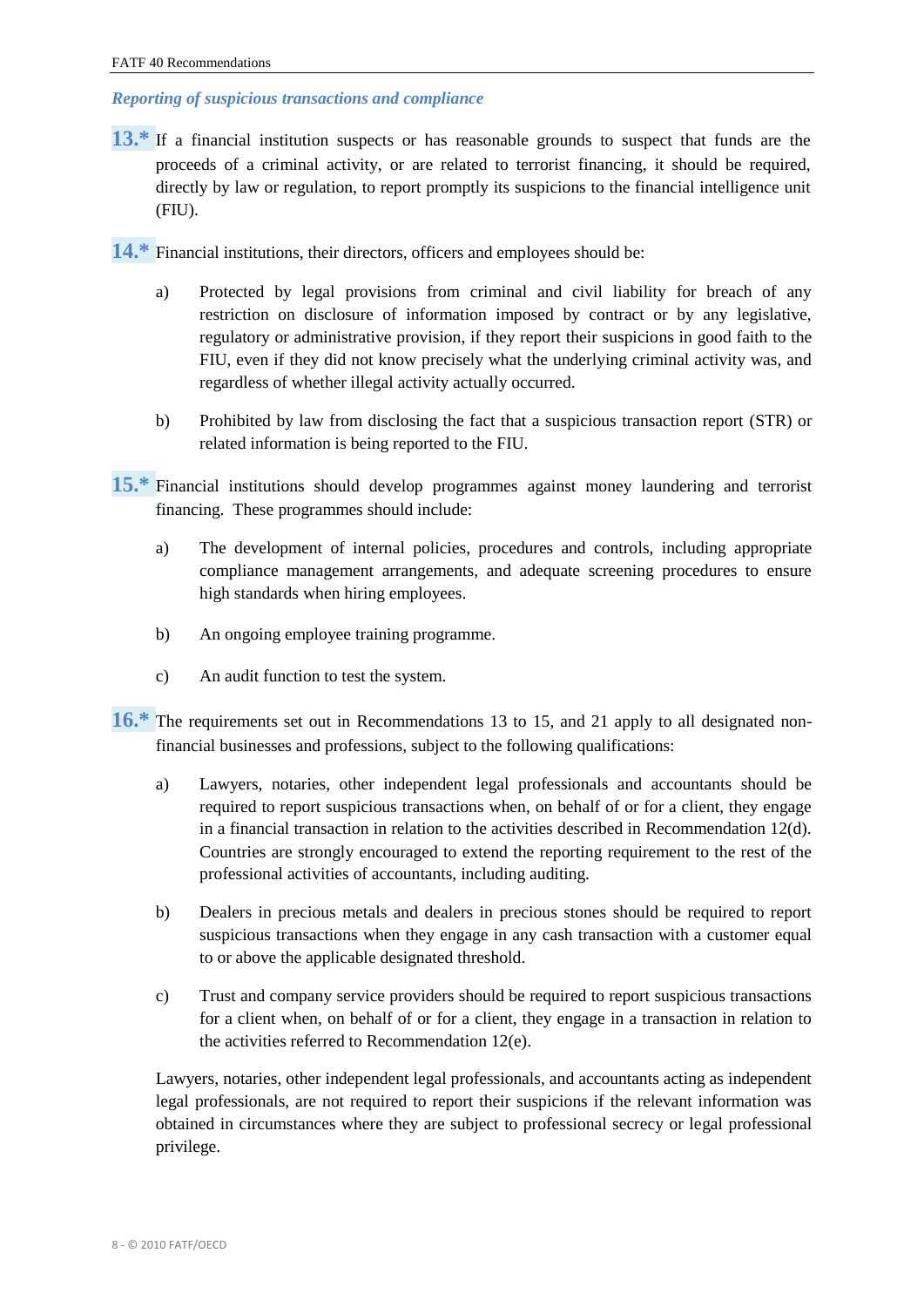# *Other measures to deter money laundering and terrorist financing*

- **17.** Countries should ensure that effective, proportionate and dissuasive sanctions, whether criminal, civil or administrative, are available to deal with natural or legal persons covered by these Recommendations that fail to comply with anti-money laundering or terrorist financing requirements.
- **18.** Countries should not approve the establishment or accept the continued operation of shell banks. Financial institutions should refuse to enter into, or continue, a correspondent banking relationship with shell banks. Financial institutions should also guard against establishing relations with respondent foreign financial institutions that permit their accounts to be used by shell banks.
- **19.** Countries should consider the feasibility and utility of a system where banks and other financial institutions and intermediaries would report all domestic and international currency transactions above a fixed amount, to a national central agency with a computerised data base, available to competent authorities for use in money laundering or terrorist financing cases, subject to strict safeguards to ensure proper use of the information.
- **20.** Countries should consider applying the FATF Recommendations to businesses and professions, other than designated non-financial businesses and professions, that pose a money laundering or terrorist financing risk.

Countries should further encourage the development of modern and secure techniques of money management that are less vulnerable to money laundering.

# *Measures to be taken with respect to countries that do not or insufficiently comply with the FATF Recommendations*

- **21.** Financial institutions should give special attention to business relationships and transactions with persons, including companies and financial institutions, from countries which do not or insufficiently apply the FATF Recommendations. Whenever these transactions have no apparent economic or visible lawful purpose, their background and purpose should, as far as possible, be examined, the findings established in writing, and be available to help competent authorities. Where such a country continues not to apply or insufficiently applies the FATF Recommendations, countries should be able to apply appropriate countermeasures.
- **22.** Financial institutions should ensure that the principles applicable to financial institutions, which are mentioned above are also applied to branches and majority owned subsidiaries located abroad, especially in countries which do not or insufficiently apply the FATF Recommendations, to the extent that local applicable laws and regulations permit. When local applicable laws and regulations prohibit this implementation, competent authorities in the country of the parent institution should be informed by the financial institutions that they cannot apply the FATF Recommendations.

# *Regulation and supervision*

23<sup>.\*</sup> Countries should ensure that financial institutions are subject to adequate regulation and supervision and are effectively implementing the FATF Recommendations. Competent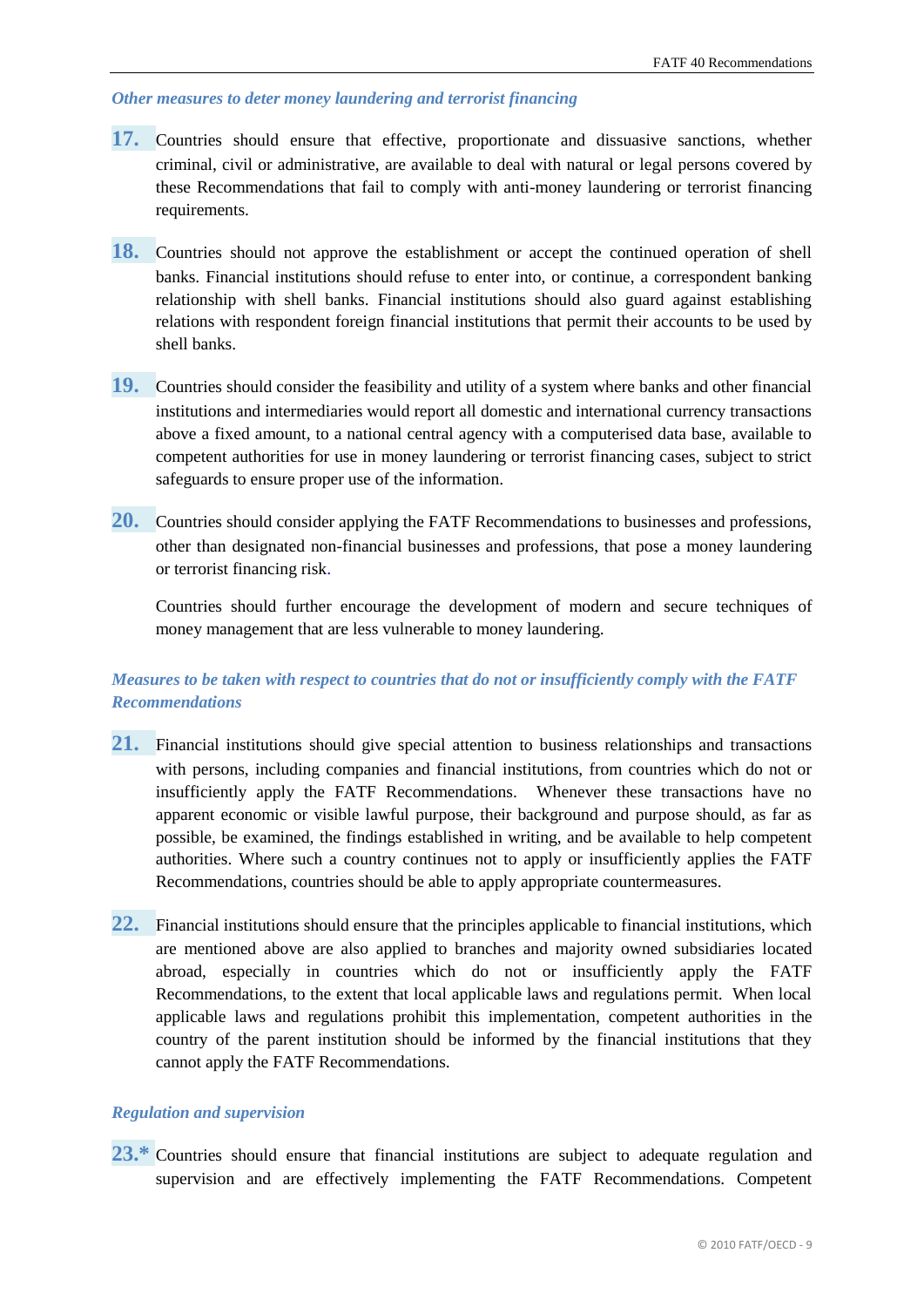authorities should take the necessary legal or regulatory measures to prevent criminals or their associates from holding or being the beneficial owner of a significant or controlling interest or holding a management function in a financial institution.

For financial institutions subject to the Core Principles, the regulatory and supervisory measures that apply for prudential purposes and which are also relevant to money laundering, should apply in a similar manner for anti-money laundering and terrorist financing purposes*.*

Other financial institutions should be licensed or registered and appropriately regulated, and subject to supervision or oversight for anti-money laundering purposes, having regard to the risk of money laundering or terrorist financing in that sector. At a minimum, businesses providing a service of money or value transfer, or of money or currency changing should be licensed or registered, and subject to effective systems for monitoring and ensuring compliance with national requirements to combat money laundering and terrorist financing.

- **24.** Designated non-financial businesses and professions should be subject to regulatory and supervisory measures as set out below.
	- a) Casinos should be subject to a comprehensive regulatory and supervisory regime that ensures that they have effectively implemented the necessary anti-money laundering and terrorist-financing measures. At a minimum:
		- casinos should be licensed;
		- competent authorities should take the necessary legal or regulatory measures to prevent criminals or their associates from holding or being the beneficial owner of a significant or controlling interest, holding a management function in, or being an operator of a casino
		- competent authorities should ensure that casinos are effectively supervised for compliance with requirements to combat money laundering and terrorist financing.
	- b) Countries should ensure that the other categories of designated non-financial businesses and professions are subject to effective systems for monitoring and ensuring their compliance with requirements to combat money laundering and terrorist financing. This should be performed on a risk-sensitive basis. This may be performed by a government authority or by an appropriate self-regulatory organisation, provided that such an organisation can ensure that its members comply with their obligations to combat money laundering and terrorist financing.
- 25<sup>\*</sup> The competent authorities should establish guidelines, and provide feedback which will assist financial institutions and designated non-financial businesses and professions in applying national measures to combat money laundering and terrorist financing, and in particular, in detecting and reporting suspicious transactions.

# **C. INSTITUTIONAL AND OTHER MEASURES NECESSARY IN SYSTEMS FOR COMBATING MONEY LAUNDERING AND TERRORIST FINANCING**

## *Competent authorities, their powers and resources*

26<sup>.\*</sup> Countries should establish a FIU that serves as a national centre for the receiving (and, as permitted, requesting), analysis and dissemination of STR and other information regarding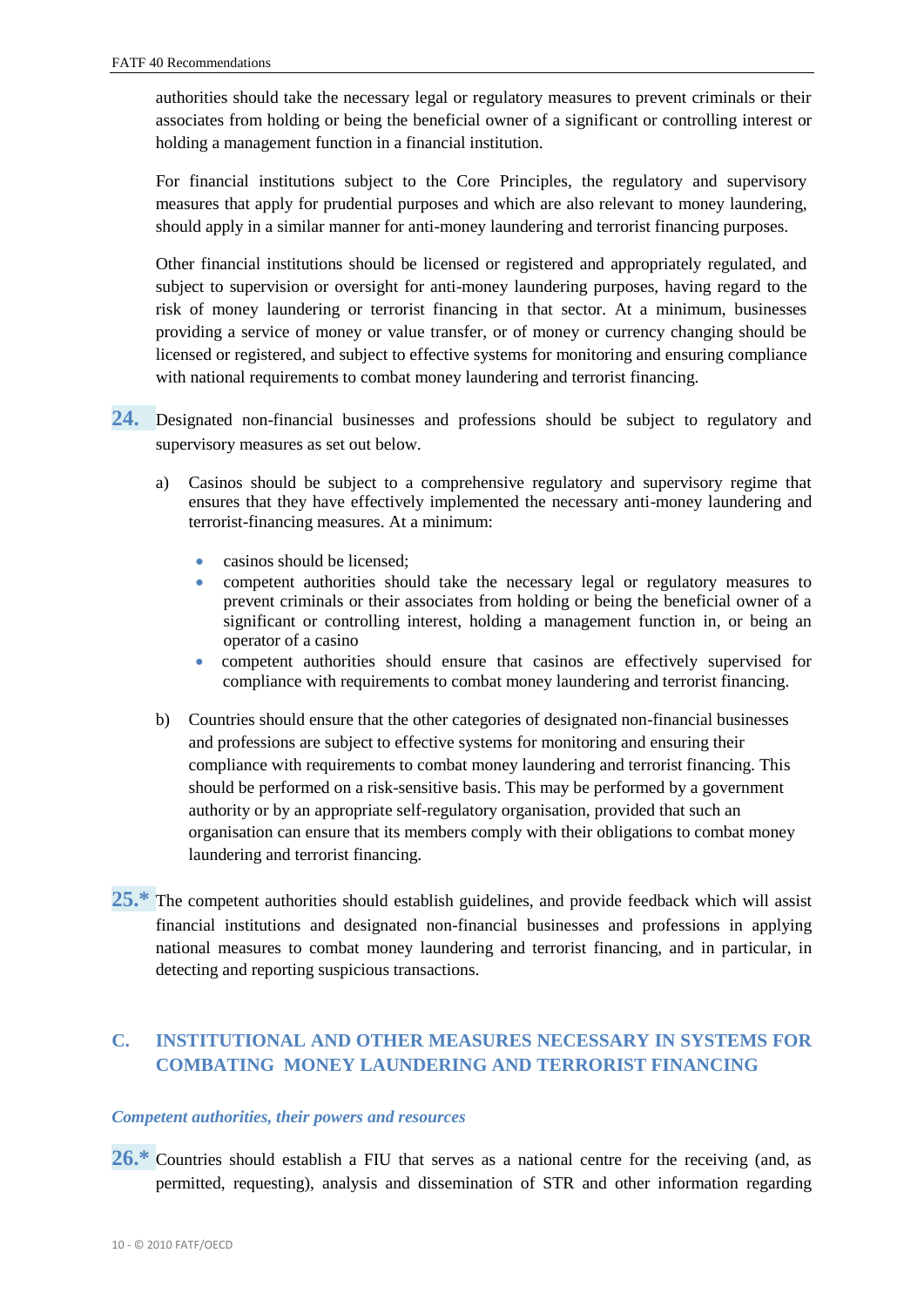potential money laundering or terrorist financing. The FIU should have access, directly or indirectly, on a timely basis to the financial, administrative and law enforcement information that it requires to properly undertake its functions, including the analysis of STR.

- **27.\*** Countries should ensure that designated law enforcement authorities have responsibility for money laundering and terrorist financing investigations. Countries are encouraged to support and develop, as far as possible, special investigative techniques suitable for the investigation of money laundering, such as controlled delivery, undercover operations and other relevant techniques. Countries are also encouraged to use other effective mechanisms such as the use of permanent or temporary groups specialised in asset investigation, and co-operative investigations with appropriate competent authorities in other countries.
- **28.** When conducting investigations of money laundering and underlying predicate offences, competent authorities should be able to obtain documents and information for use in those investigations, and in prosecutions and related actions. This should include powers to use compulsory measures for the production of records held by financial institutions and other persons, for the search of persons and premises, and for the seizure and obtaining of evidence.
- **29.** Supervisors should have adequate powers to monitor and ensure compliance by financial institutions with requirements to combat money laundering and terrorist financing, including the authority to conduct inspections. They should be authorised to compel production of any information from financial institutions that is relevant to monitoring such compliance, and to impose adequate administrative sanctions for failure to comply with such requirements.
- **30.** Countries should provide their competent authorities involved in combating money laundering and terrorist financing with adequate financial, human and technical resources. Countries should have in place processes to ensure that the staff of those authorities are of high integrity.
- **31.** Countries should ensure that policy makers, the FIU, law enforcement and supervisors have effective mechanisms in place which enable them to co-operate, and where appropriate coordinate domestically with each other concerning the development and implementation of policies and activities to combat money laundering and terrorist financing.
- **32.** Countries should ensure that their competent authorities can review the effectiveness of their systems to combat money laundering and terrorist financing systems by maintaining comprehensive statistics on matters relevant to the effectiveness and efficiency of such systems. This should include statistics on the STR received and disseminated; on money laundering and terrorist financing investigations, prosecutions and convictions; on property frozen, seized and confiscated; and on mutual legal assistance or other international requests for co-operation.

# *Transparency of legal persons and arrangements*

**33.** Countries should take measures to prevent the unlawful use of legal persons by money launderers. Countries should ensure that there is adequate, accurate and timely information on the beneficial ownership and control of legal persons that can be obtained or accessed in a timely fashion by competent authorities. In particular, countries that have legal persons that are able to issue bearer shares should take appropriate measures to ensure that they are not misused for money laundering and be able to demonstrate the adequacy of those measures.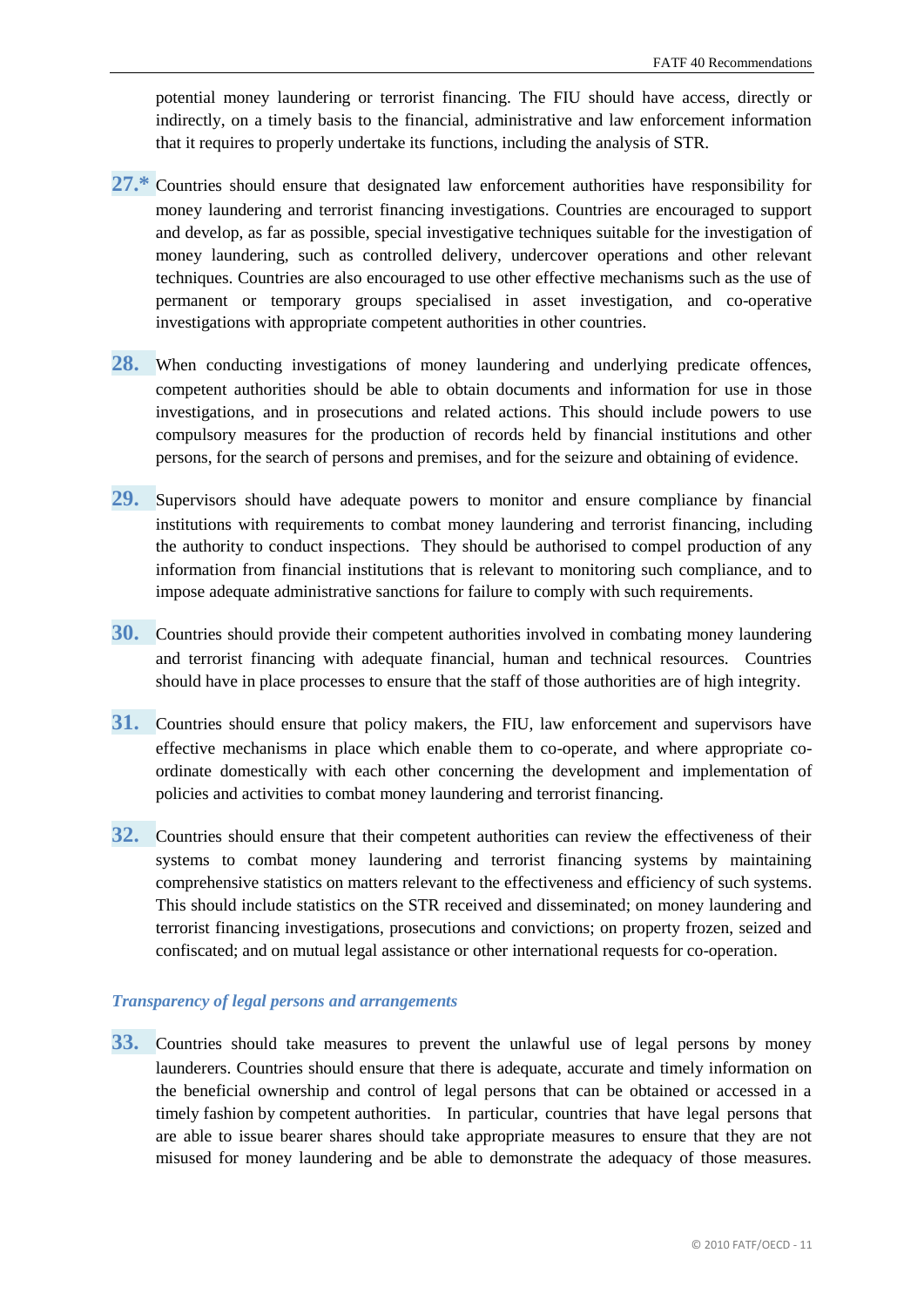Countries could consider measures to facilitate access to beneficial ownership and control information to financial institutions undertaking the requirements set out in Recommendation 5.

**34.** Countries should take measures to prevent the unlawful use of legal arrangements by money launderers. In particular, countries should ensure that there is adequate, accurate and timely information on express trusts, including information on the settlor, trustee and beneficiaries, that can be obtained or accessed in a timely fashion by competent authorities. Countries could consider measures to facilitate access to beneficial ownership and control information to financial institutions undertaking the requirements set out in Recommendation 5.

# **D. INTERNATIONAL CO-OPERATION**

**35.** Countries should take immediate steps to become party to and implement fully the Vienna Convention, the Palermo Convention, and the 1999 United Nations International Convention for the Suppression of the Financing of Terrorism. Countries are also encouraged to ratify and implement other relevant international conventions, such as the 1990 Council of Europe Convention on Laundering, Search, Seizure and Confiscation of the Proceeds from Crime and the 2002 Inter-American Convention against Terrorism.

# *Mutual legal assistance and extradition*

- **36.** Countries should rapidly, constructively and effectively provide the widest possible range of mutual legal assistance in relation to money laundering and terrorist financing investigations, prosecutions, and related proceedings. In particular, countries should:
	- a) Not prohibit or place unreasonable or unduly restrictive conditions on the provision of mutual legal assistance.
	- b) Ensure that they have clear and efficient processes for the execution of mutual legal assistance requests.
	- c) Not refuse to execute a request for mutual legal assistance on the sole ground that the offence is also considered to involve fiscal matters.
	- d) Not refuse to execute a request for mutual legal assistance on the grounds that laws require financial institutions to maintain secrecy or confidentiality.

Countries should ensure that the powers of their competent authorities required under Recommendation 28 are also available for use in response to requests for mutual legal assistance, and if consistent with their domestic framework, in response to direct requests from foreign judicial or law enforcement authorities to domestic counterparts.

To avoid conflicts of jurisdiction, consideration should be given to devising and applying mechanisms for determining the best venue for prosecution of defendants in the interests of justice in cases that are subject to prosecution in more than one country.

**37.** Countries should, to the greatest extent possible, render mutual legal assistance notwithstanding the absence of dual criminality.

Where dual criminality is required for mutual legal assistance or extradition, that requirement should be deemed to be satisfied regardless of whether both countries place the offence within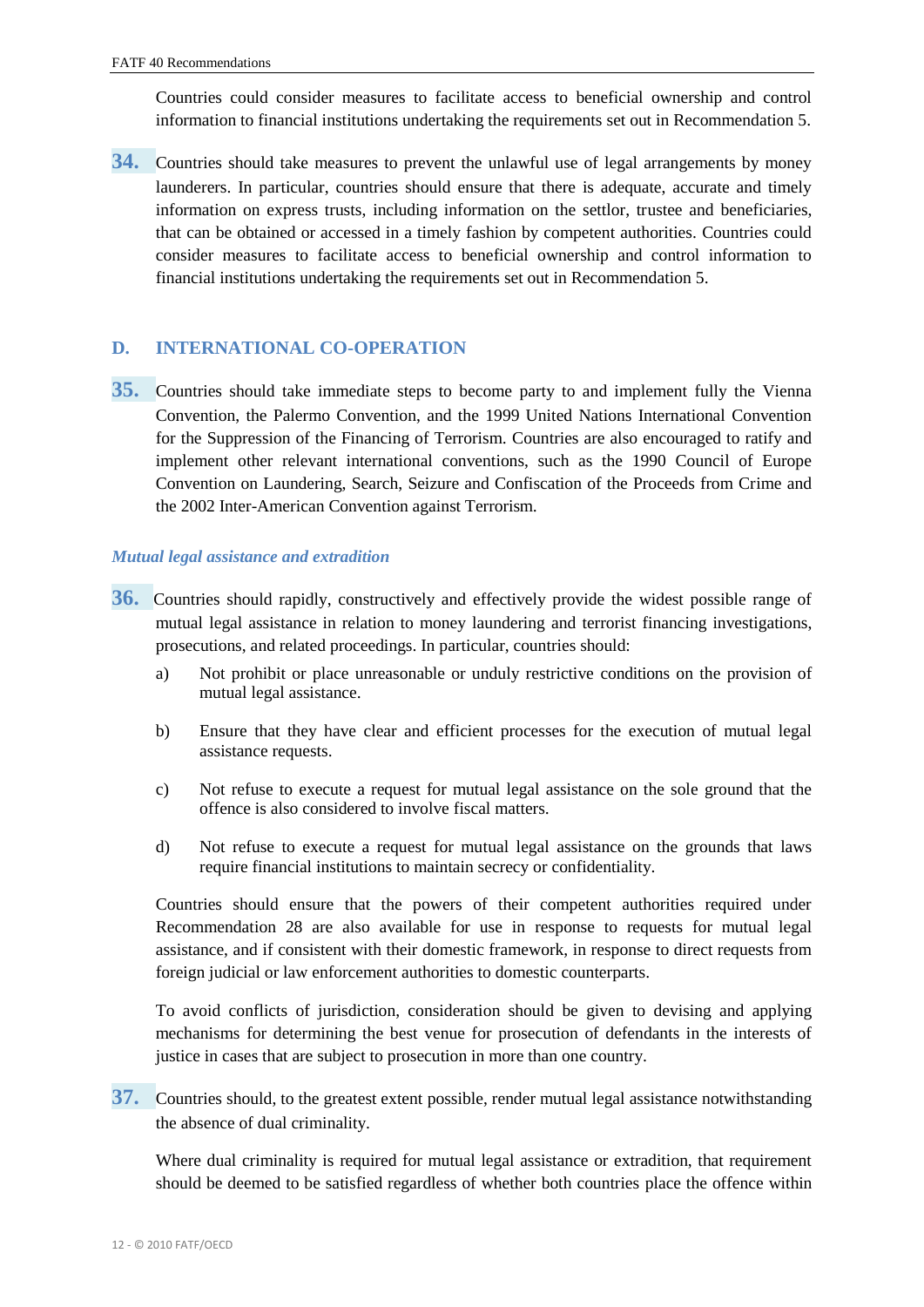the same category of offence or denominate the offence by the same terminology, provided that both countries criminalise the conduct underlying the offence.

- **38.\*** There should be authority to take expeditious action in response to requests by foreign countries to identify, freeze, seize and confiscate property laundered, proceeds from money laundering or predicate offences, instrumentalities used in or intended for use in the commission of these offences, or property of corresponding value. There should also be arrangements for coordinating seizure and confiscation proceedings, which may include the sharing of confiscated assets.
- **39.** Countries should recognise money laundering as an extraditable offence. Each country should either extradite its own nationals, or where a country does not do so solely on the grounds of nationality, that country should, at the request of the country seeking extradition, submit the case without undue delay to its competent authorities for the purpose of prosecution of the offences set forth in the request. Those authorities should take their decision and conduct their proceedings in the same manner as in the case of any other offence of a serious nature under the domestic law of that country. The countries concerned should cooperate with each other, in particular on procedural and evidentiary aspects, to ensure the efficiency of such prosecutions.

Subject to their legal frameworks, countries may consider simplifying extradition by allowing direct transmission of extradition requests between appropriate ministries, extraditing persons based only on warrants of arrests or judgements, and/or introducing a simplified extradition of consenting persons who waive formal extradition proceedings.

# *Other forms of co-operation*

- **40.\*** Countries should ensure that their competent authorities provide the widest possible range of international co-operation to their foreign counterparts. There should be clear and effective gateways to facilitate the prompt and constructive exchange directly between counterparts, either spontaneously or upon request, of information relating to both money laundering and the underlying predicate offences. Exchanges should be permitted without unduly restrictive conditions. In particular:
	- a) Competent authorities should not refuse a request for assistance on the sole ground that the request is also considered to involve fiscal matters.
	- b) Countries should not invoke laws that require financial institutions to maintain secrecy or confidentiality as a ground for refusing to provide co-operation.
	- c) Competent authorities should be able to conduct inquiries; and where possible, investigations; on behalf of foreign counterparts.

Where the ability to obtain information sought by a foreign competent authority is not within the mandate of its counterpart, countries are also encouraged to permit a prompt and constructive exchange of information with non-counterparts. Co-operation with foreign authorities other than counterparts could occur directly or indirectly. When uncertain about the appropriate avenue to follow, competent authorities should first contact their foreign counterparts for assistance.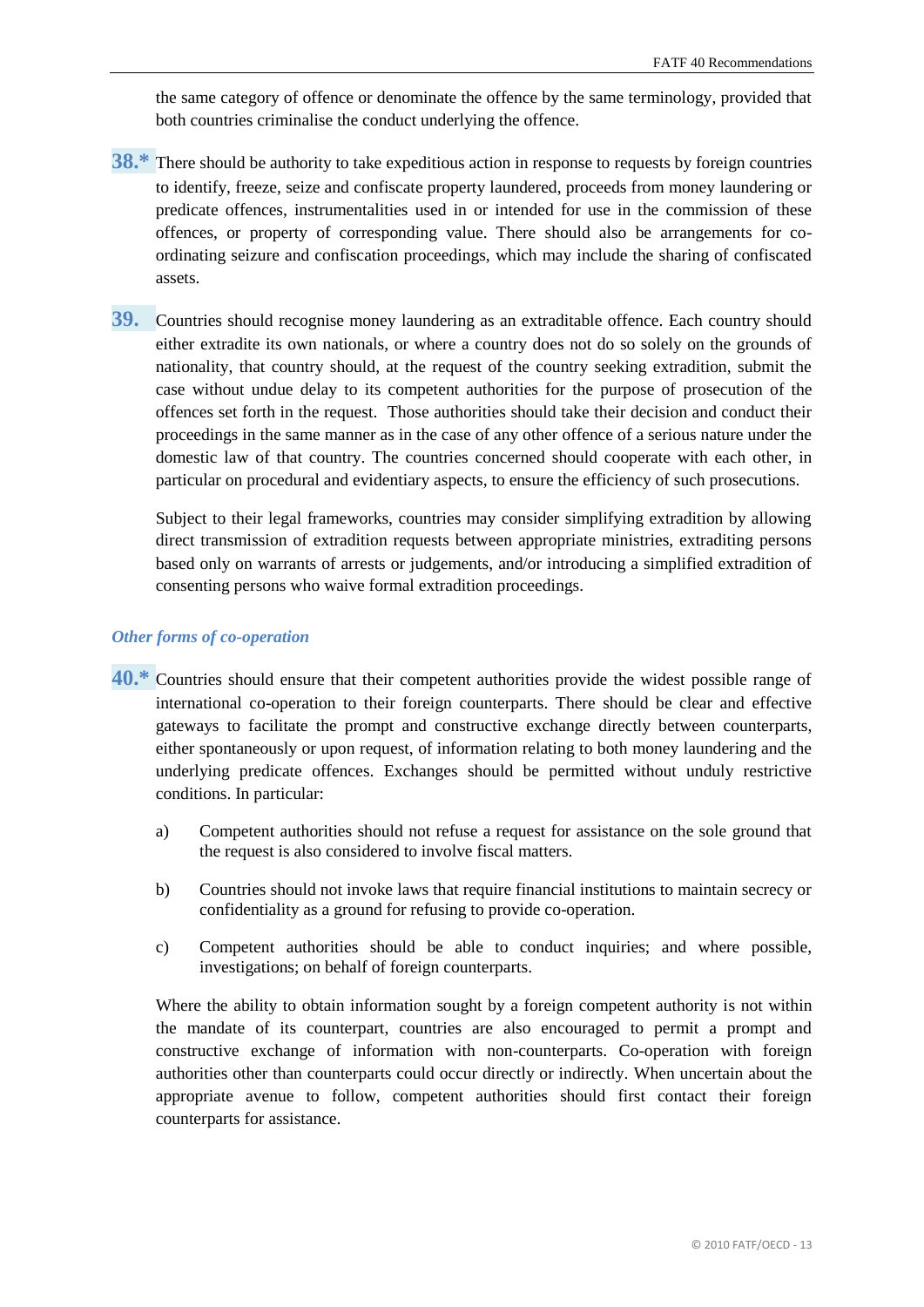Countries should establish controls and safeguards to ensure that information exchanged by competent authorities is used only in an authorised manner, consistent with their obligations concerning privacy and data protection.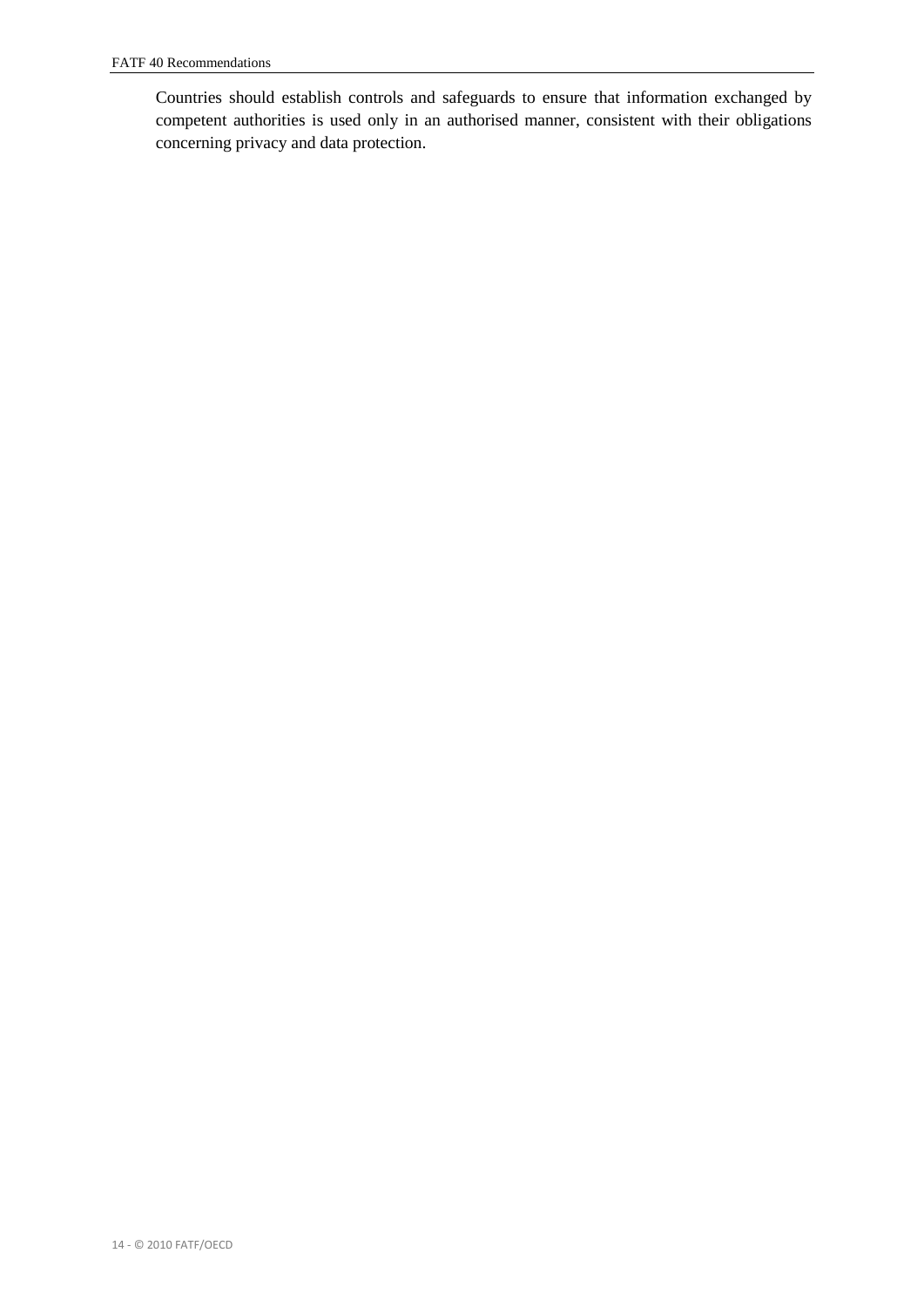# GLOSSARY

In these Recommendations the following abbreviations and references are used:

"**Beneficial owner**" refers to the natural person(s) who ultimately owns or controls a customer and/or the person on whose behalf a transaction is being conducted. It also incorporates those persons who exercise ultimate effective control over a legal person or arrangement.

"**Core Principles**" refers to the Core Principles for Effective Banking Supervision issued by the Basel Committee on Banking Supervision, the Objectives and Principles for Securities Regulation issued by the International Organization of Securities Commissions, and the Insurance Supervisory Principles issued by the International Association of Insurance Supervisors.

## "**Designated categories of offences**" means:

- participation in an organised criminal group and racketeering;
- terrorism, including terrorist financing;
- trafficking in human beings and migrant smuggling;
- sexual exploitation, including sexual exploitation of children;
- illicit trafficking in narcotic drugs and psychotropic substances;
- illicit arms trafficking;
- illicit trafficking in stolen and other goods;
- corruption and bribery;
- fraud;
- counterfeiting currency;
- counterfeiting and piracy of products;
- environmental crime;
- murder, grievous bodily injury;
- kidnapping, illegal restraint and hostage-taking;
- robbery or theft;
- smuggling;
- extortion;
- forgery;
- piracy; and
- insider trading and market manipulation.

When deciding on the range of offences to be covered as predicate offences under each of the categories listed above, each country may decide, in accordance with its domestic law, how it will define those offences and the nature of any particular elements of those offences that make them serious offences.

#### "**Designated non-financial businesses and professions**" means:

a) Casinos (which also includes internet casinos).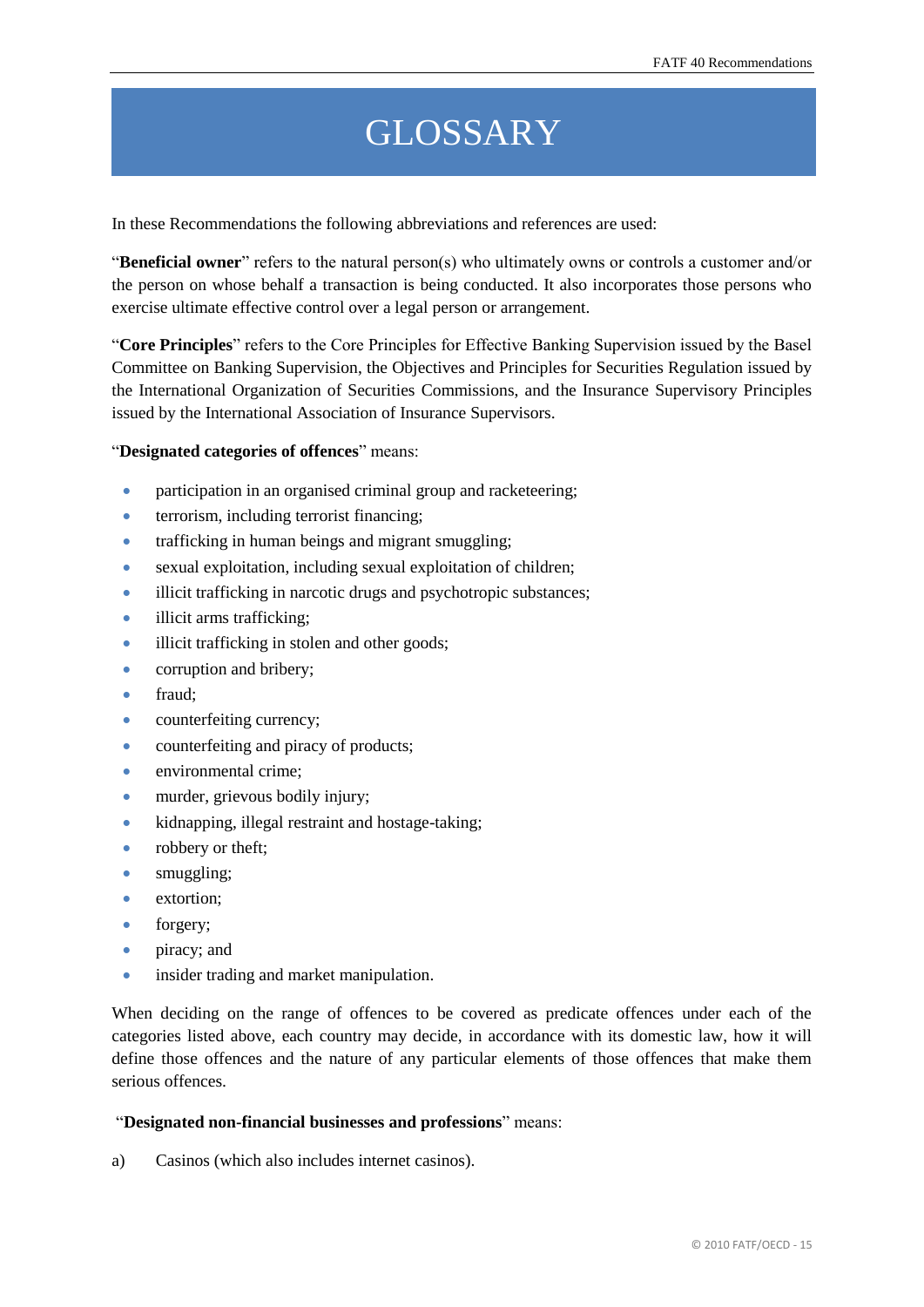- b) Real estate agents.
- c) Dealers in precious metals.
- d) Dealers in precious stones.
- e) Lawyers, notaries, other independent legal professionals and accountants this refers to sole practitioners, partners or employed professionals within professional firms. It is not meant to refer to 'internal' professionals that are employees of other types of businesses, nor to professionals working for government agencies, who may already be subject to measures that would combat money laundering.
- f) Trust and Company Service Providers refers to all persons or businesses that are not covered elsewhere under these Recommendations, and which as a business, provide any of the following services to third parties:
	- acting as a formation agent of legal persons;
	- acting as (or arranging for another person to act as) a director or secretary of a company, a partner of a partnership, or a similar position in relation to other legal persons;
	- providing a registered office; business address or accommodation, correspondence or administrative address for a company, a partnership or any other legal person or arrangement;
	- acting as (or arranging for another person to act as) a trustee of an express trust;
	- acting as (or arranging for another person to act as) a nominee shareholder for another person.

"**Designated threshold**" refers to the amount set out in the Interpretative Notes.

"**Financial institutions**" means any person or entity who conducts as a business one or more of the following activities or operations for or on behalf of a customer:

- 1. Acceptance of deposits and other repayable funds from the public.<sup>5</sup>
- 2. Lending. $6$
- 3. Financial leasing.<sup>7</sup>
- 4. The transfer of money or value.<sup>8</sup>
- 5. Issuing and managing means of payment (e.g. credit and debit cards, cheques, traveller's cheques, money orders and bankers' drafts, electronic money).
- 6. Financial guarantees and commitments.
- 7. Trading in:
	- (a) money market instruments (cheques, bills, CDs, derivatives etc.);
	- (b) foreign exchange;

<sup>&</sup>lt;sup>5</sup> This also captures private banking.

<sup>&</sup>lt;sup>6</sup> This includes inter alia: consumer credit; mortgage credit; factoring, with or without recourse; and finance of commercial transactions (including forfaiting).

 $\frac{7}{1}$  This does not extend to financial leasing arrangements in relation to consumer products.

<sup>8</sup> This applies to financial activity in both the formal or informal sector *e.g*. alternative remittance activity. See the Interpretative Note to Special Recommendation VI. It does not apply to any natural or legal person that provides financial institutions solely with message or other support systems for transmitting funds. See the Interpretative Note to Special Recommendation VII.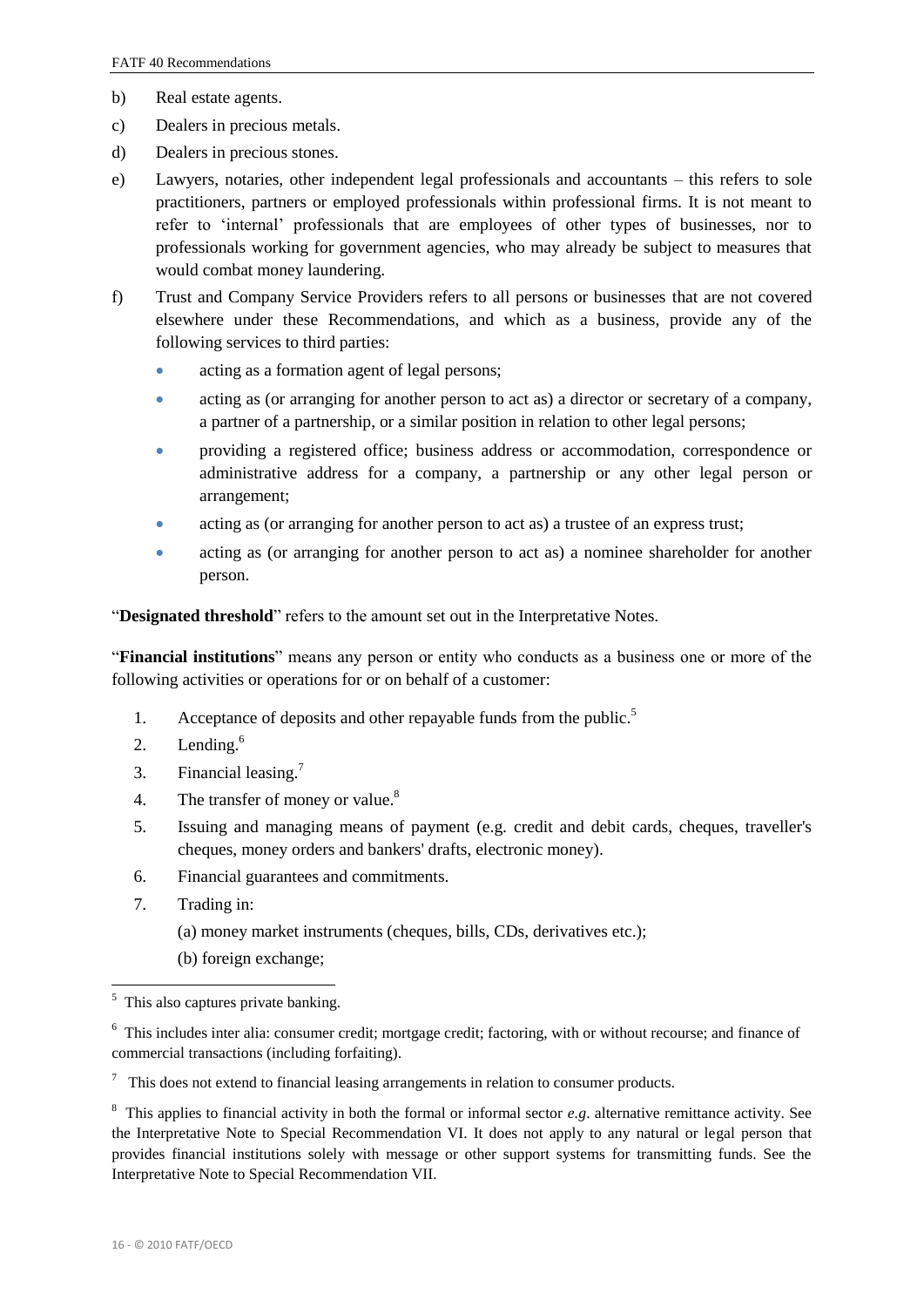- (c) exchange, interest rate and index instruments;
- (d) transferable securities;
- (e) commodity futures trading.
- 8. Participation in securities issues and the provision of financial services related to such issues.
- 9. Individual and collective portfolio management.
- 10. Safekeeping and administration of cash or liquid securities on behalf of other persons.
- 11. Otherwise investing, administering or managing funds or money on behalf of other persons.
- 12. Underwriting and placement of life insurance and other investment related insurance<sup>9</sup>.
- 13. Money and currency changing.

When a financial activity is carried out by a person or entity on an occasional or very limited basis (having regard to quantitative and absolute criteria) such that there is little risk of money laundering activity occurring, a country may decide that the application of anti-money laundering measures is not necessary, either fully or partially.

In strictly limited and justified circumstances, and based on a proven low risk of money laundering, a country may decide not to apply some or all of the Forty Recommendations to some of the financial activities stated above*.*

"**FIU**" means financial intelligence unit.

"**Legal arrangements**" refers to express trusts or other similar legal arrangements.

"**Legal persons**" refers to bodies corporate, foundations, anstalt, partnerships, or associations, or any similar bodies that can establish a permanent customer relationship with a financial institution or otherwise own property.

"**Payable-through accounts**" refers to correspondent accounts that are used directly by third parties to transact business on their own behalf.

"**Politically Exposed Persons**" (PEPs) are individuals who are or have been entrusted with prominent public functions in a foreign country, for example Heads of State or of government, senior politicians, senior government, judicial or military officials, senior executives of state owned corporations, important political party officials. Business relationships with family members or close associates of PEPs involve reputational risks similar to those with PEPs themselves. The definition is not intended to cover middle ranking or more junior individuals in the foregoing categories.

"**Shell bank**" means a bank incorporated in a jurisdiction in which it has no physical presence and which is unaffiliated with a regulated financial group.

"**STR**" refers to suspicious transaction reports.

"**Supervisors**" refers to the designated competent authorities responsible for ensuring compliance by financial institutions with requirements to combat money laundering and terrorist financing.

"**the FATF Recommendations**" refers to these Recommendations and to the FATF Special Recommendations on Terrorist Financing.

This applies both to insurance undertakings and to insurance intermediaries (agents and brokers).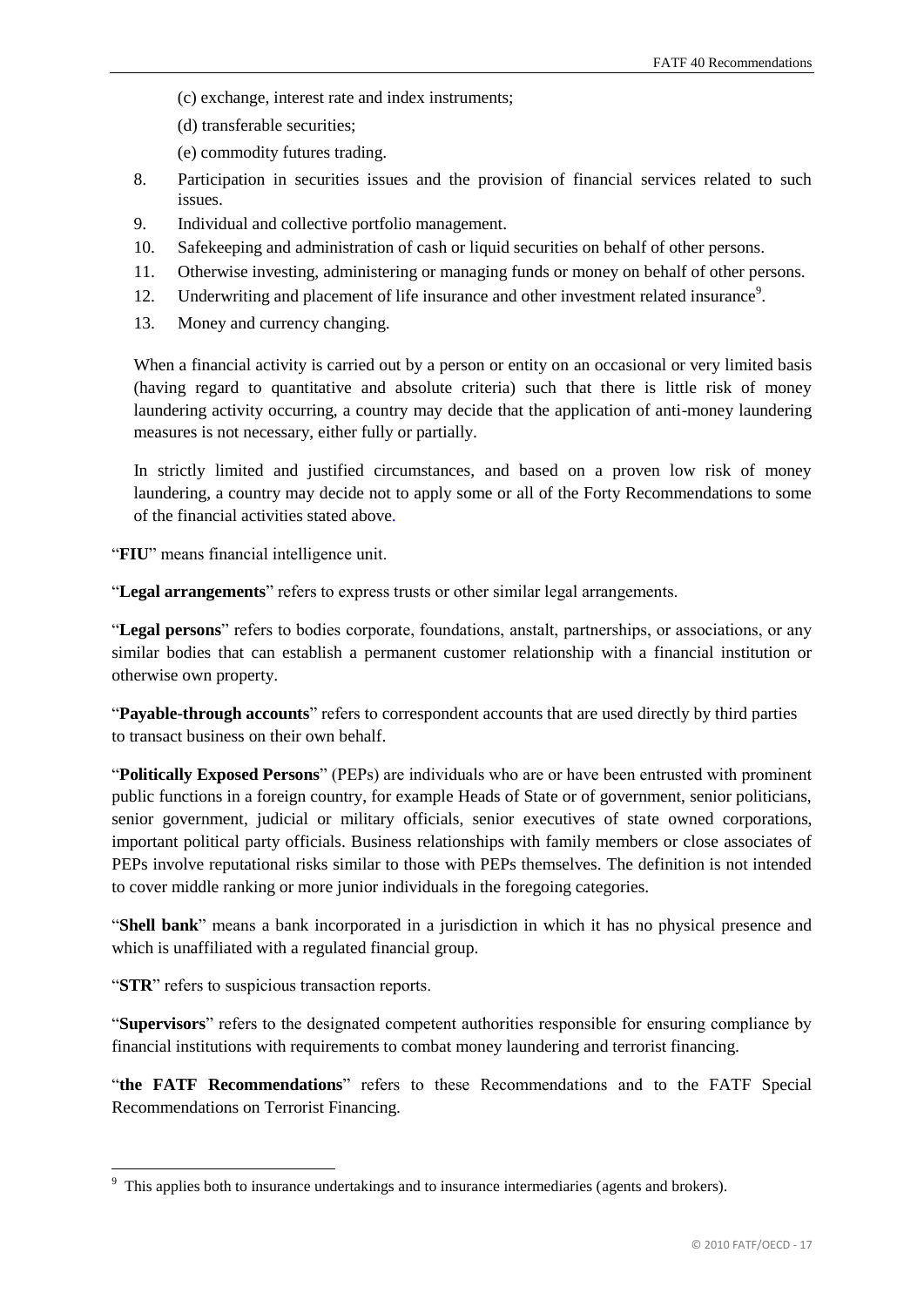# INTERPRETATIVE NOTES

# *General*

- 1. Reference in this document to "countries" should be taken to apply equally to "territories" or "jurisdictions".
- 2. Recommendations 5-16 and 21-22 state that financial institutions or designated non-financial businesses and professions should take certain actions. These references require countries to take measures that will oblige financial institutions or designated non-financial businesses and professions to comply with each Recommendation. The basic obligations under Recommendations 5, 10 and 13 should be set out in law or regulation, while more detailed elements in those Recommendations, as well as obligations under other Recommendations, could be required either by law or regulation or by other enforceable means issued by a competent authority.
- 3. Where reference is made to a financial institution being satisfied as to a matter, that institution must be able to justify its assessment to competent authorities.
- 4. To comply with Recommendations 12 and 16, countries do not need to issue laws or regulations that relate exclusively to lawyers, notaries, accountants and the other designated non-financial businesses and professions so long as these businesses or professions are included in laws or regulations covering the underlying activities.
- 5. The Interpretative Notes that apply to financial institutions are also relevant to designated nonfinancial businesses and professions, where applicable.

# **Recommendations 5, 12 and 16**

The designated thresholds for transactions (under Recommendations 5 and 12) are as follows:

- Financial institutions (for occasional customers under Recommendation 5) USD/EUR 15 000.
- Casinos, including internet casinos (under Recommendation 12) USD/EUR 3 000
- For dealers in precious metals and dealers in precious stones when engaged in any cash transaction (under Recommendations 12 and 16) - USD/EUR 15 000.

Financial transactions above a designated threshold include situations where the transaction is carried out in a single operation or in several operations that appear to be linked.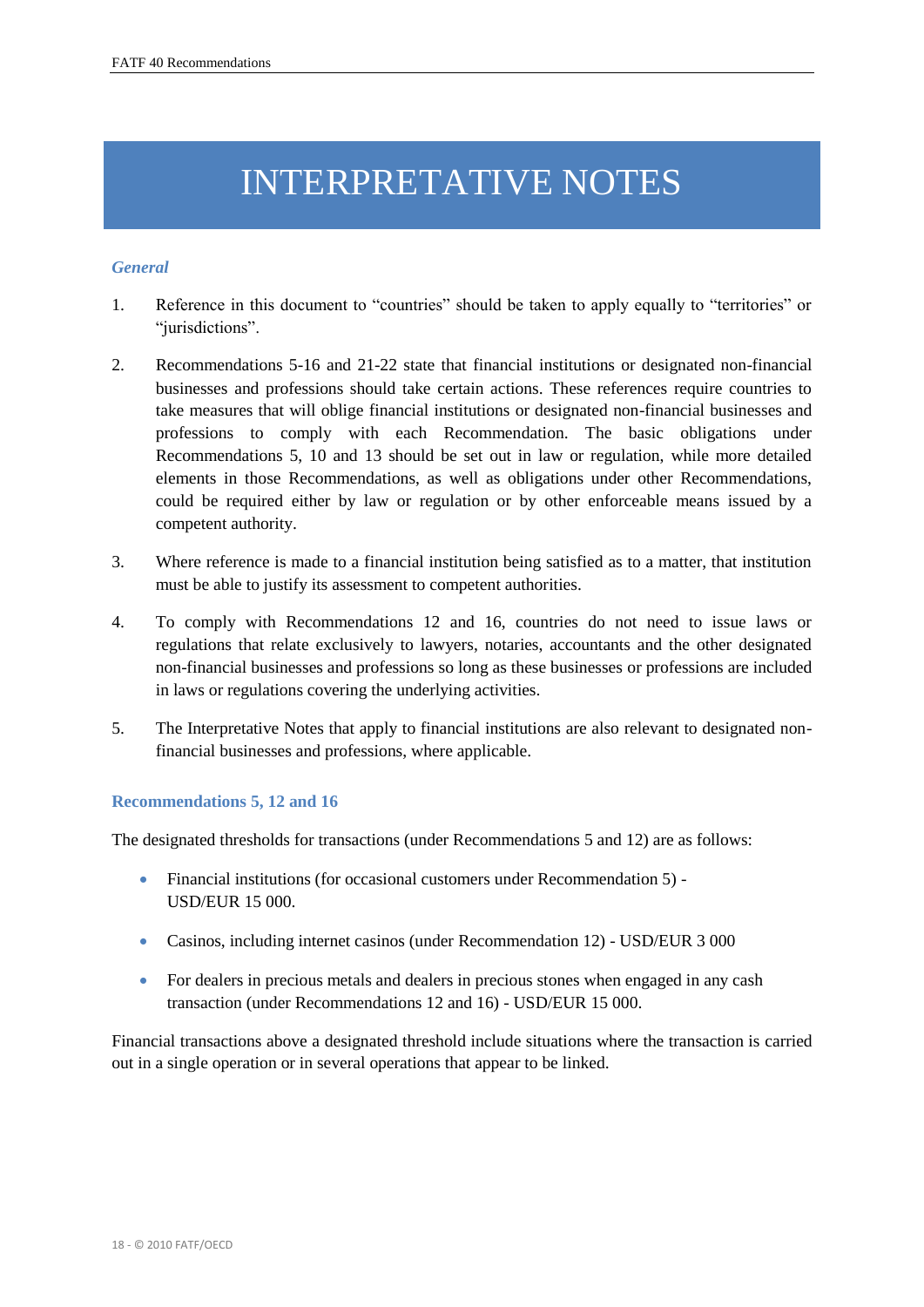# *Customer due diligence and tipping off*

- 1. If, during the establishment or course of the customer relationship, or when conducting occasional transactions, a financial institution suspects that transactions relate to money laundering or terrorist financing, then the institution should:
	- a) Normally seek to identify and verify the identity of the customer and the beneficial owner, whether permanent or occasional, and irrespective of any exemption or any designated threshold that might otherwise apply.
	- b) Make a STR to the FIU in accordance with Recommendation 13.
- 2. Recommendation 14 prohibits financial institutions, their directors, officers and employees from disclosing the fact that an STR or related information is being reported to the FIU. A risk exists that customers could be unintentionally tipped off when the financial institution is seeking to perform its customer due diligence (CDD) obligations in these circumstances. The customer's awareness of a possible STR or investigation could compromise future efforts to investigate the suspected money laundering or terrorist financing operation.
- 3. Therefore, if financial institutions form a suspicion that transactions relate to money laundering or terrorist financing, they should take into account the risk of tipping off when performing the customer due diligence process. If the institution reasonably believes that performing the CDD process will tip-off the customer or potential customer, it may choose not to pursue that process, and should file an STR. Institutions should ensure that their employees are aware of and sensitive to these issues when conducting CDD.

# *CDD for legal persons and arrangements*

- 4. When performing elements (a) and (b) of the CDD process in relation to legal persons or arrangements, financial institutions should:
	- a) Verify that any person purporting to act on behalf of the customer is so authorised, and identify that person.
	- b) Identify the customer and verify its identity the types of measures that would be normally needed to satisfactorily perform this function would require obtaining proof of incorporation or similar evidence of the legal status of the legal person or arrangement, as well as information concerning the customer's name, the names of trustees, legal form, address, directors, and provisions regulating the power to bind the legal person or arrangement.
	- c) Identify the beneficial owners, including forming an understanding of the ownership and control structure, and take reasonable measures to verify the identity of such persons. The types of measures that would be normally needed to satisfactorily perform this function would require identifying the natural persons with a controlling interest and identifying the natural persons who comprise the mind and management of the legal person or arrangement. Where the customer or the owner of the controlling interest is a public company that is subject to regulatory disclosure requirements, it is not necessary to seek to identify and verify the identity of any shareholder of that company.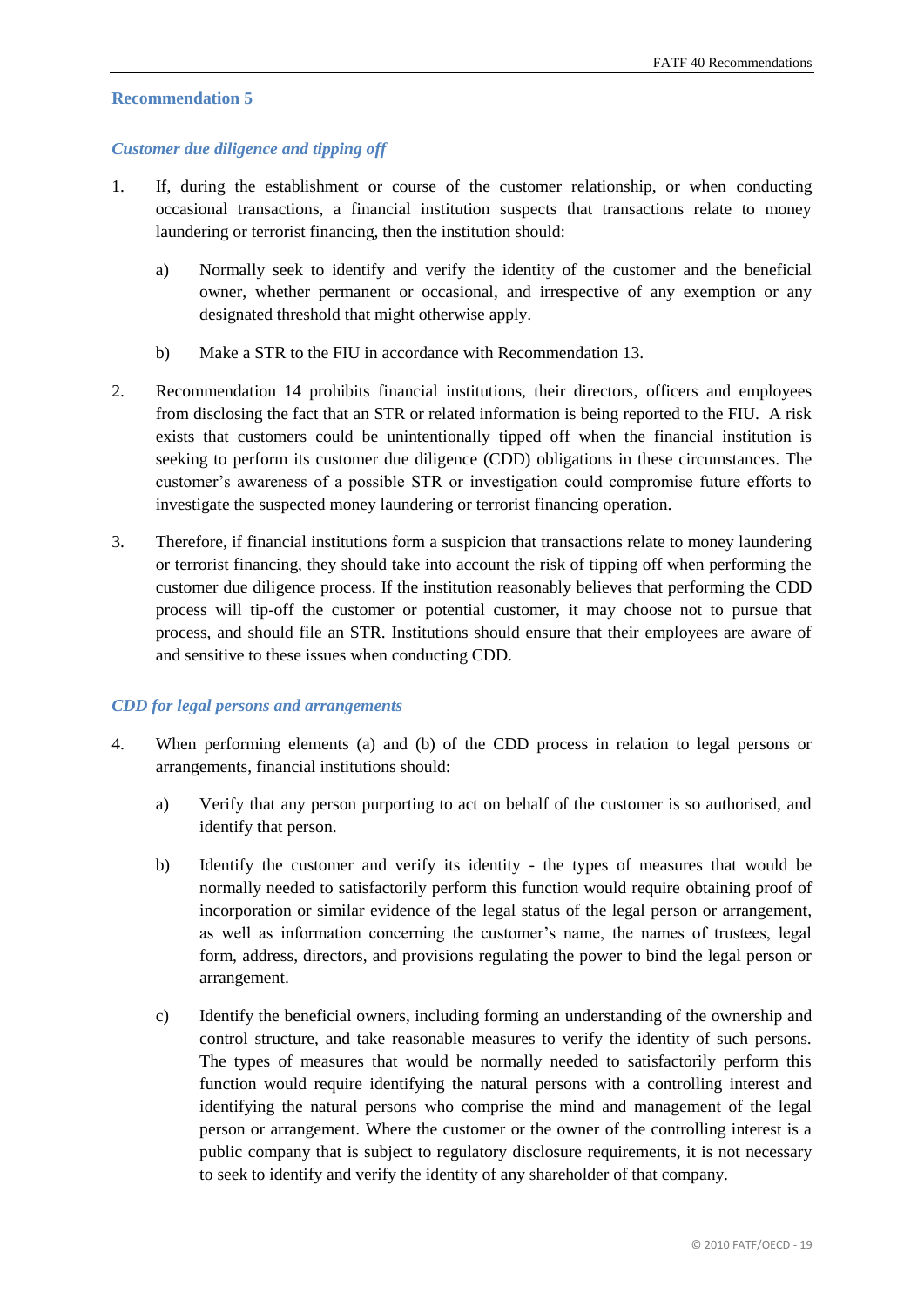The relevant information or data may be obtained from a public register, from the customer or from other reliable sources.

# *Reliance on identification and verification already performed*

5. The CDD measures set out in Recommendation 5 do not imply that financial institutions have to repeatedly identify and verify the identity of each customer every time that a customer conducts a transaction. An institution is entitled to rely on the identification and verification steps that it has already undertaken unless it has doubts about the veracity of that information. Examples of situations that might lead an institution to have such doubts could be where there is a suspicion of money laundering in relation to that customer, or where there is a material change in the way that the customer's account is operated which is not consistent with the customer's business profile.

# *Timing of verification*

- 6. Examples of the types of circumstances where it would be permissible for verification to be completed after the establishment of the business relationship, because it would be essential not to interrupt the normal conduct of business include:
	- Non face-to-face business.
	- Securities transactions. In the securities industry, companies and intermediaries may be required to perform transactions very rapidly, according to the market conditions at the time the customer is contacting them, and the performance of the transaction may be required before verification of identity is completed.
	- Life insurance business. In relation to life insurance business, countries may permit the identification and verification of the beneficiary under the policy to take place after having established the business relationship with the policyholder. However, in all such cases, identification and verification should occur at or before the time of payout or the time where the beneficiary intends to exercise vested rights under the policy.
- 7. Financial institutions will also need to adopt risk management procedures with respect to the conditions under which a customer may utilise the business relationship prior to verification. These procedures should include a set of measures such as a limitation of the number, types and/or amount of transactions that can be performed and the monitoring of large or complex transactions being carried out outside of expected norms for that type of relationship. Financial institutions should refer to the Basel CDD paper<sup>10</sup> (section 2.2.6.) for specific guidance on examples of risk management measures for non-face to face business.

# *Requirement to identify existing customers*

8. The principles set out in the Basel CDD paper concerning the identification of existing customers should serve as guidance when applying customer due diligence processes to institutions engaged in banking activity, and could apply to other financial institutions where relevant.

**<sup>.</sup>** <sup>10</sup> "Basel CDD paper" refers to the guidance paper on Customer Due Diligence for Banks issued by the Basel Committee on Banking Supervision in October 2001.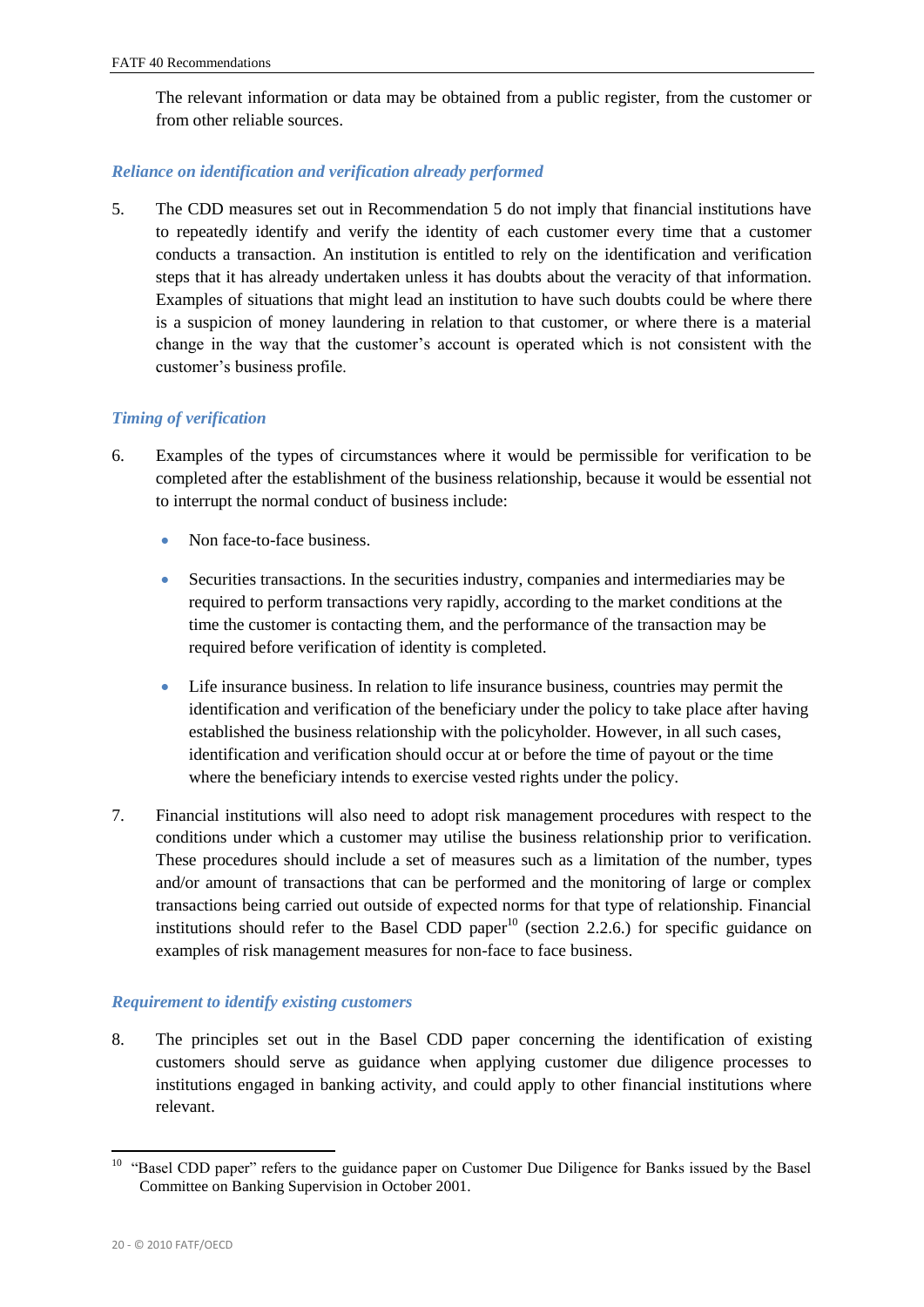# *Simplified or reduced CDD measures*

- 9. The general rule is that customers must be subject to the full range of CDD measures, including the requirement to identify the beneficial owner. Nevertheless there are circumstances where the risk of money laundering or terrorist financing is lower, where information on the identity of the customer and the beneficial owner of a customer is publicly available, or where adequate checks and controls exist elsewhere in national systems. In such circumstances it could be reasonable for a country to allow its financial institutions to apply simplified or reduced CDD measures when identifying and verifying the identity of the customer and the beneficial owner.
- 10. Examples of customers where simplified or reduced CDD measures could apply are:
	- Financial institutions where they are subject to requirements to combat money laundering and terrorist financing consistent with the FATF Recommendations and are supervised for compliance with those controls.
	- Public companies that are subject to regulatory disclosure requirements.
	- Government administrations or enterprises.
- 11. Simplified or reduced CDD measures could also apply to the beneficial owners of pooled accounts held by designated non financial businesses or professions provided that those businesses or professions are subject to requirements to combat money laundering and terrorist financing consistent with the FATF Recommendations and are subject to effective systems for monitoring and ensuring their compliance with those requirements. Banks should also refer to the Basel CDD paper (section 2.2.4.), which provides specific guidance concerning situations where an account holding institution may rely on a customer that is a professional financial intermediary to perform the customer due diligence on his or its own customers (*i.e.* the beneficial owners of the bank account). Where relevant, the CDD Paper could also provide guidance in relation to similar accounts held by other types of financial institutions.
- 12. Simplified CDD or reduced measures could also be acceptable for various types of products or transactions such as (examples only):
	- Life insurance policies where the annual premium is no more than USD/EUR 1 000 or a single premium of no more than USD/EUR 2 500.
	- Insurance policies for pension schemes if there is no surrender clause and the policy cannot be used as collateral.
	- A pension, superannuation or similar scheme that provides retirement benefits to employees, where contributions are made by way of deduction from wages and the scheme rules do not permit the assignment of a member's interest under the scheme.
- 13. Countries could also decide whether financial institutions could apply these simplified measures only to customers in its own jurisdiction or allow them to do for customers from any other jurisdiction that the original country is satisfied is in compliance with and has effectively implemented the FATF Recommendations.

Simplified CDD measures are not acceptable whenever there is suspicion of money laundering or terrorist financing or specific higher risk scenarios apply.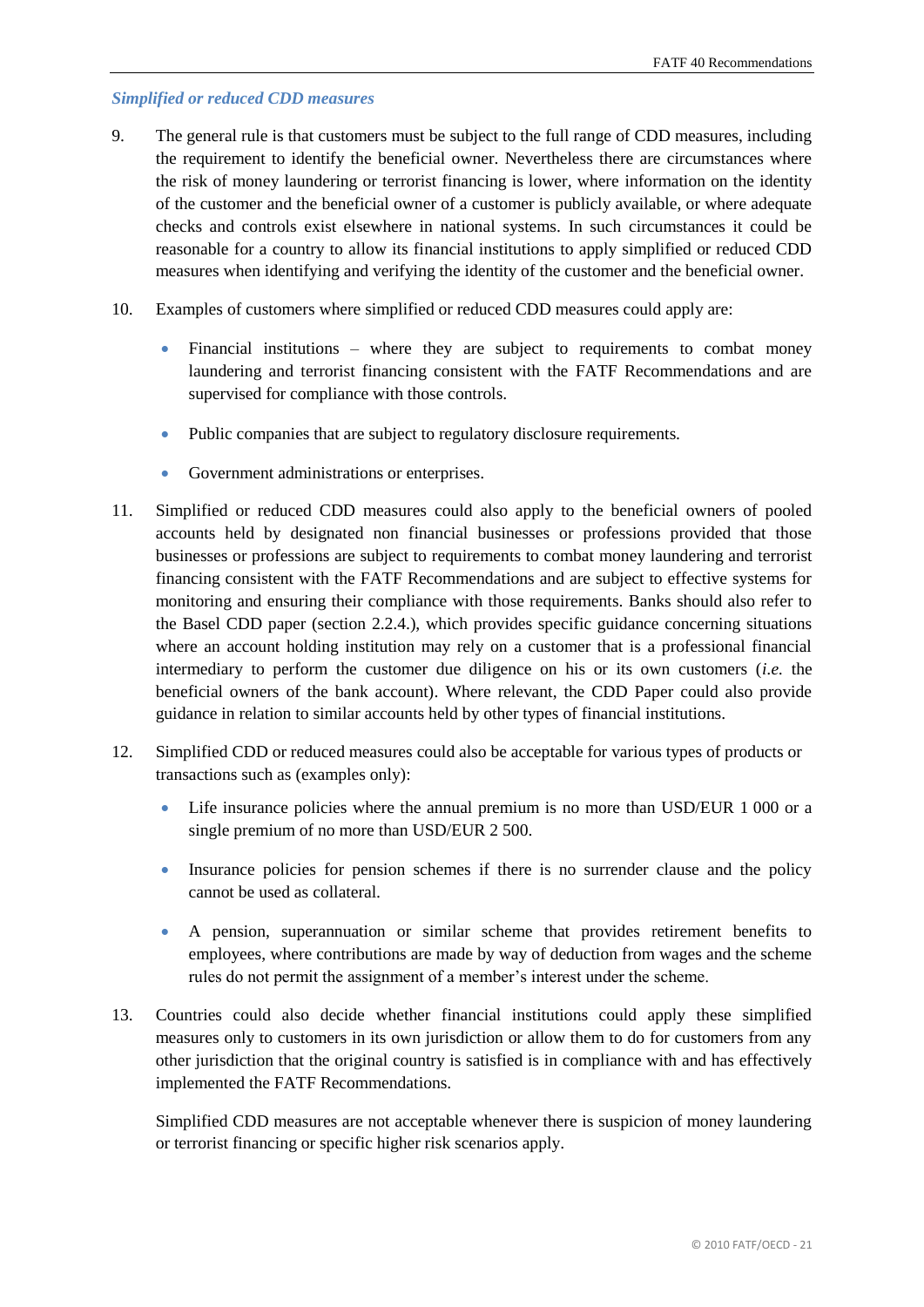Countries are encouraged to extend the requirements of Recommendation 6 to individuals who hold prominent public functions in their own country.

# **Recommendation 9**

This Recommendation does not apply to outsourcing or agency relationships.

This Recommendation also does not apply to relationships, accounts or transactions between financial institutions for their clients. Those relationships are addressed by Recommendations 5 and 7.

# **Recommendations 10 and 11**

In relation to insurance business, the word "transactions" should be understood to refer to the insurance product itself, the premium payment and the benefits.

# **Recommendation 13**

- 1. The reference to criminal activity in Recommendation 13 refers to:
	- a) all criminal acts that would constitute a predicate offence for money laundering in the jurisdiction; or
	- b) at a minimum to those offences that would constitute a predicate offence as required by Recommendation 1.

Countries are strongly encouraged to adopt alternative (a). All suspicious transactions, including attempted transactions, should be reported regardless of the amount of the transaction.

2. In implementing Recommendation 13, suspicious transactions should be reported by financial institutions regardless of whether they are also thought to involve tax matters. Countries should take into account that, in order to deter financial institutions from reporting a suspicious transaction, money launderers may seek to state *inter alia* that their transactions relate to tax matters.

# **Recommendation 14** (tipping off)

Where lawyers, notaries, other independent legal professionals and accountants acting as independent legal professionals seek to dissuade a client from engaging in illegal activity, this does not amount to tipping off.

# **Recommendation 15**

The type and extent of measures to be taken for each of the requirements set out in the Recommendation should be appropriate having regard to the risk of money laundering and terrorist financing and the size of the business.

For financial institutions, compliance management arrangements should include the appointment of a compliance officer at the management level.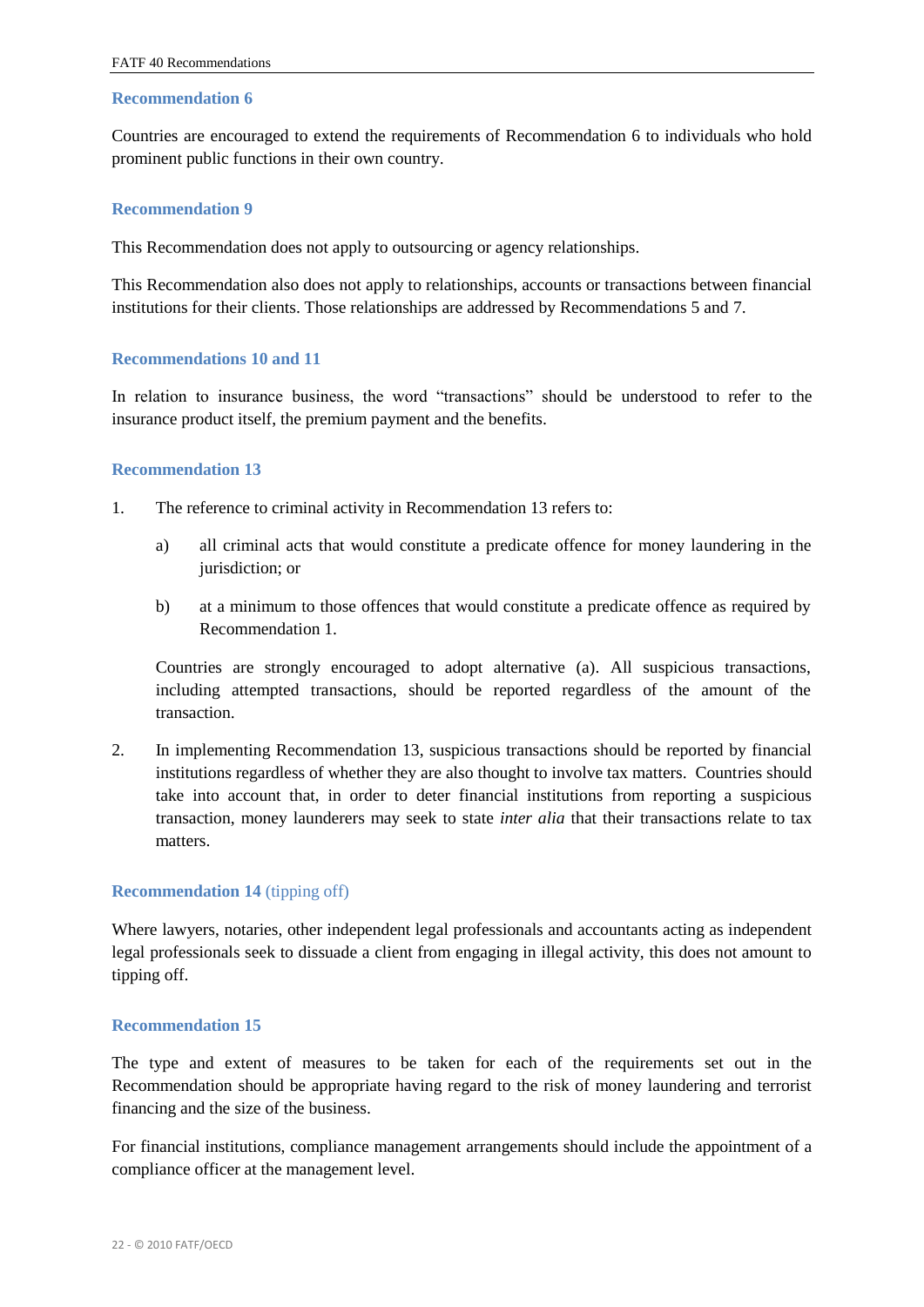- 1. It is for each jurisdiction to determine the matters that would fall under legal professional privilege or professional secrecy. This would normally cover information lawyers, notaries or other independent legal professionals receive from or obtain through one of their clients: (a) in the course of ascertaining the legal position of their client, or (b) in performing their task of defending or representing that client in, or concerning judicial, administrative, arbitration or mediation proceedings. Where accountants are subject to the same obligations of secrecy or privilege, then they are also not required to report suspicious transactions.
- 2. Countries may allow lawyers, notaries, other independent legal professionals and accountants to send their STR to their appropriate self-regulatory organisations, provided that there are appropriate forms of co-operation between these organisations and the FIU.

## **Recommendation 23**

Recommendation 23 should not be read as to require the introduction of a system of regular review of licensing of controlling interests in financial institutions merely for anti-money laundering purposes, but as to stress the desirability of suitability review for controlling shareholders in financial institutions (banks and non-banks in particular) from a FATF point of view. Hence, where shareholder suitability (or "fit and proper") tests exist, the attention of supervisors should be drawn to their relevance for anti-money laundering purposes.

## **Recommendation 25**

When considering the feedback that should be provided, countries should have regard to the FATF Best Practice Guidelines on Providing Feedback to Reporting Financial Institutions and Other Persons.

## **Recommendation 26**

Where a country has created an FIU, it should consider applying for membership in the Egmont Group. Countries should have regard to the Egmont Group Statement of Purpose, and its Principles for Information Exchange Between Financial Intelligence Units for Money Laundering Cases. These documents set out important guidance concerning the role and functions of FIUs, and the mechanisms for exchanging information between FIU.

# **Recommendation 27**

Countries should consider taking measures, including legislative ones, at the national level, to allow their competent authorities investigating money laundering cases to postpone or waive the arrest of suspected persons and/or the seizure of the money for the purpose of identifying persons involved in such activities or for evidence gathering. Without such measures the use of procedures such as controlled deliveries and undercover operations are precluded.